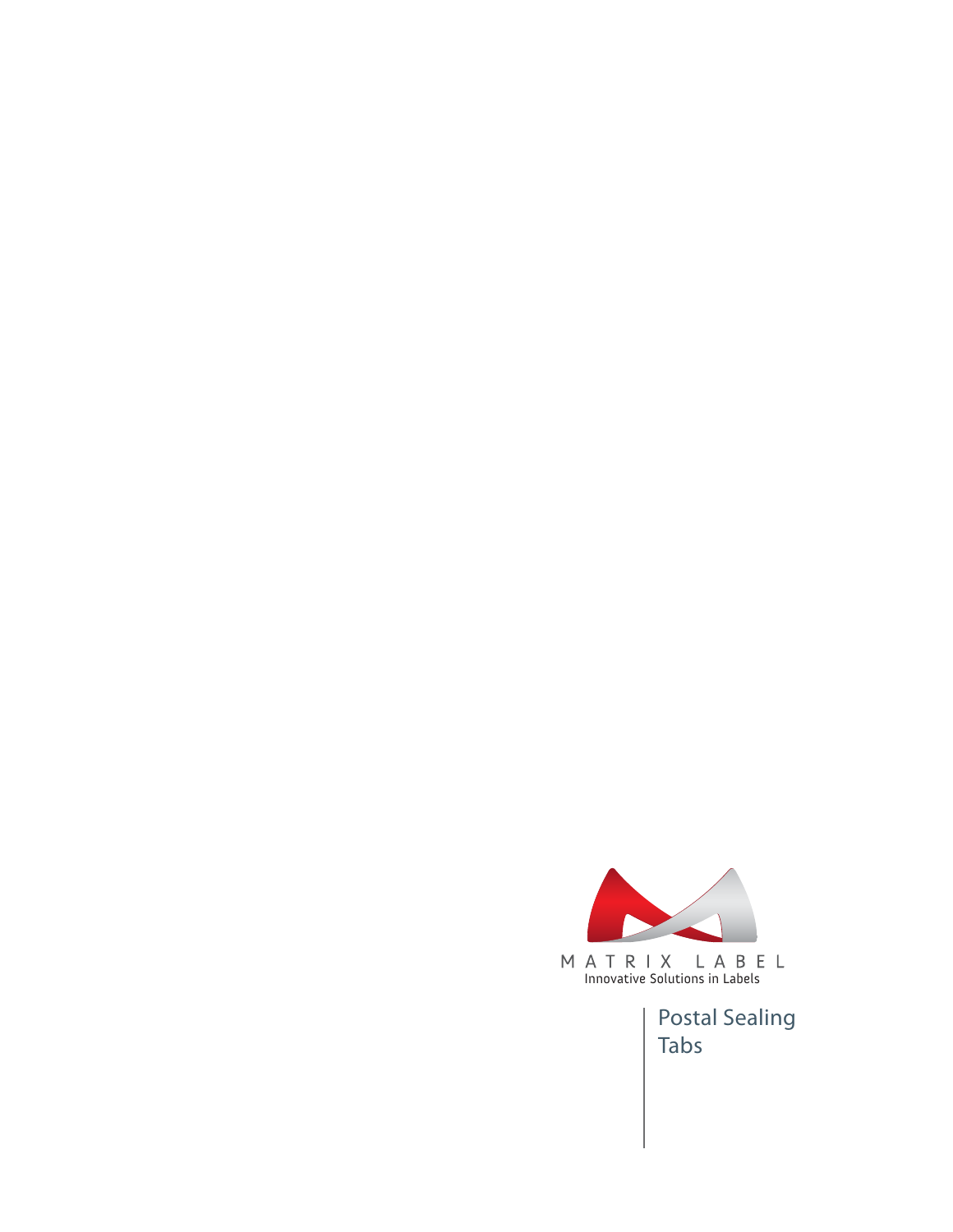# Table of Contents

| $3/4"$ TAB       |                  | 100-20K CL VP                      | 12        |
|------------------|------------------|------------------------------------|-----------|
| 34-20KTL         | $\overline{2}$   | 100-20KTL                          | 12        |
| 34-20K TL VP     | $\overline{2}$   | 100-20KTLVP                        | 12        |
| 34 TAB-20        | $\overline{2}$   | 100 TAB-20                         | 12        |
| 34 TAB-20 VP     | $\overline{2}$   | 100 TAB-20 VP                      | 12        |
|                  |                  | 100-40K CL VP                      | 13        |
| $7/8"$ TAB       |                  | 100-40KTL                          | 13        |
| TL-100           | $\overline{3}$   |                                    |           |
| TL-100 T         | $\overline{3}$   | 1 1/4"TAB                          |           |
| <b>TL-100 R</b>  | $\overline{3}$   | 125K CL                            | 13        |
|                  |                  | <b>125K CL VP</b>                  | 13        |
| 31/32"TAB        |                  | <b>125KTL</b>                      | 14        |
| <b>C-TABS TL</b> | 4                | <b>125K TL VP</b>                  | 14        |
| C-TABS 3125      | $\overline{4}$   | <b>125 TAB</b>                     | 14        |
| <b>C-TABSP</b>   | $\overline{4}$   | 125 TAB VP                         | 14        |
|                  |                  |                                    |           |
| 15/16"TAB        |                  | 1 1/2"TAB                          |           |
| 1516-5 CMBL HP   | 5                | 150 TAB-3                          | 14        |
| 1516-5 TL        | 5                | 150-4 TL                           | 15        |
| 1516-5 TL HP     | 5                | 150-10K CL                         | 15        |
| 1516-5 TLNB      | $\boldsymbol{6}$ | 150-10KTL                          | 15        |
| 1516 TAB-5       | 6                | 150 TAB-10                         | 16        |
| 1516 TAB-5 HP    | 6                | 150-15KTL                          | 16        |
| 1516-10 TL       | 6                | 150 TAB-20                         | 16        |
| 1516 PINFED 10   | $\overline{7}$   | 150-25K CL                         | 17        |
| 1516 TAB-10      | $\overline{7}$   | 150-25KTL                          | 17        |
| 1516 TAB-15      | $\overline{7}$   |                                    |           |
| 1516 TAB-15 VP   | $\overline{7}$   | <b>MACHINE SPECIFICATIONS</b>      | $18 - 21$ |
| 1516-20K CL VP   | $\,8\,$          |                                    |           |
| 1516-20KTL       | $\,8\,$          | <b>TABBING MACHINE INFORMATION</b> | 22        |
| 1516-20KTLVP     | $\,8\,$          |                                    |           |
| 1516 TAB-20      | $\,8\,$          | <b>NOTES</b>                       | $23 - 28$ |
| 1516 TAB-20 VP   | 8                |                                    |           |
| 1516-30K CL VP   | 9                |                                    |           |
| 1516-30KTL       | $\mathsf 9$      |                                    |           |
| 1516 TAB-30      | $\mathsf 9$      |                                    |           |
| 1516 TAB-30 VP   | 9                |                                    |           |
| 1516-40K CL VP   | 10               |                                    |           |
| 1516-40KTL       |                  |                                    |           |
| 1516-40KTLVP     | 10               |                                    |           |
|                  | 10               |                                    |           |
| 1516 TAB-40      | 10               |                                    |           |
| 1516 TAB-40 VP   | 10               |                                    |           |
| 1"TAB            |                  |                                    |           |
| 100-5 CL         | 11               |                                    |           |
| 100-5 CL HP      | 11               |                                    |           |
| 100-5 TL         | 11               |                                    |           |
| 100 TAB-5        | 11               |                                    |           |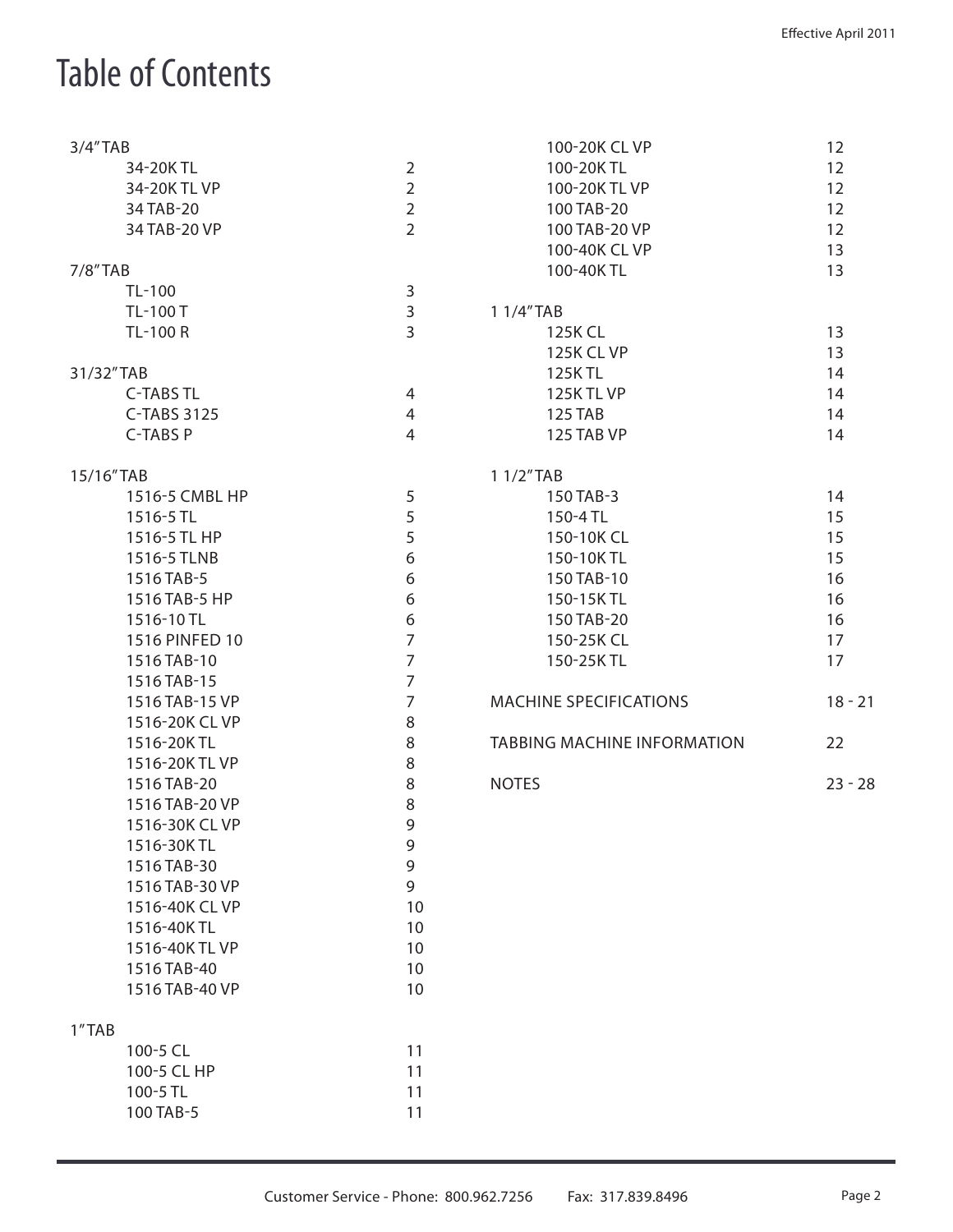Matrix Label Systems' **Postal Sealing Tabs** are manufactured from only the highest quality paper stock and films.<br>Our Postal Sealing Tabs have been designed and developed to meet or exceed all U.S.P.S. postal compliance Our Postal Sealing Tabs have been designed and developed to meet or exceed all U.S.P.S. postal compliance requirements for adhesion and tensile strength. This includes surfaces rated "a through h" and tensile strength requirements "type I and II". Our tabs are manufactured to provide a high initial quick stick to a wide range of surfaces including coated papers, and include 40 lb. or 50 lb. backing sheets that have been custom treated to withstand the high speed dispensing applications of today's tabbing machines. **س**<br>Matrix Label Systems' **Postal Sea** 

# 3/4" Circle Tabs

| 34-20KTL (VP)                                                                                                                                   | Size: 3/4" Circle |                     |           |
|-------------------------------------------------------------------------------------------------------------------------------------------------|-------------------|---------------------|-----------|
| Specifications<br><b>Description: Translucent Paper</b><br>٠<br>Repeat: 5/6"<br>Carrier: 7/8"<br>OD: 11 1/2"                                    |                   | PHOTO NOT AVAILABLE | 34KTL     |
| Tabs Per Roll: 20,000<br>$\bullet$<br>Rolls Per Carton: 5 (100,000 tabs)<br>٠<br>Weight: 21 lbs./ carton<br>٠<br>*THIS ITEM SPECIAL ORDER ONLY* |                   | PHOTO NOT AVAILABLE | 34K TL VP |
| 34 TAB-20 (VP)                                                                                                                                  | Size: 3/4" Circle |                     |           |
| Specifications<br>Description: White Litho Paper<br>٠<br>Repeat: 5/6"<br>Carrier: 7/8"<br>OD: 13 1/4"<br>$\bullet$                              |                   | PHOTO NOT AVAILABLE | 34 TAB    |
| Tabs Per Roll: 20,000<br>۰<br>Rolls Per Carton: 5 (100,000 tabs)<br>٠<br>Weight: 24 lbs./ carton<br>۰<br>*THIS ITEM SPECIAL ORDER ONLY*         |                   | PHOTO NOT AVAILABLE |           |

All Trademarks are the property of their respective owners. All model designations are for compatibility purposes only.

34 TAB VP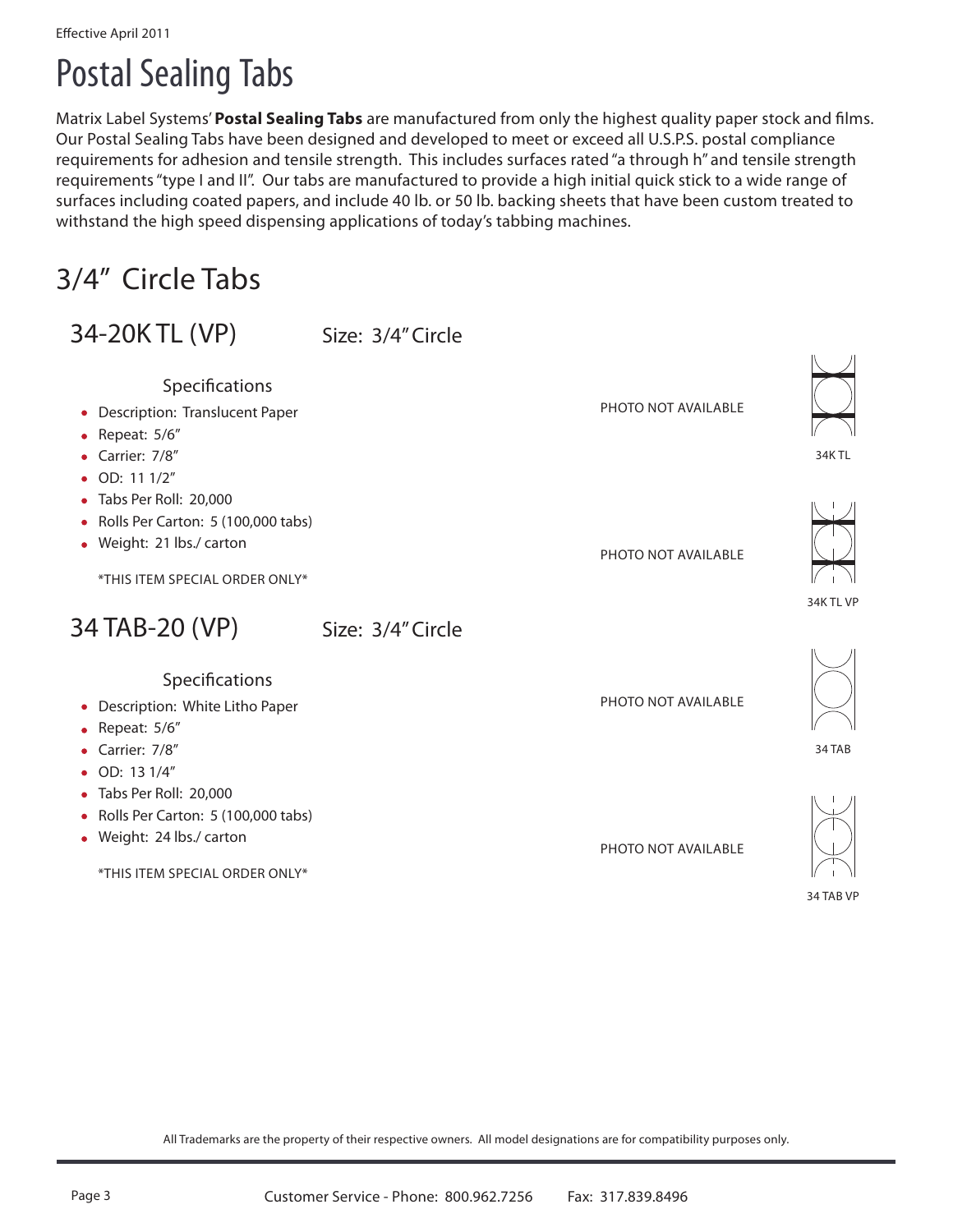# 7/8" Circle Tabs

# TL-100 Size: 7/8" Square

Special Note: The TL-100 is the only tab recommended for use in the Mail Express.

### Specifications

- Compares to: Rena #1501
- Description: White Litho Paper
- Fanfold: Yes
- Repeat: 1"
- Carrier: 1"
- Tabs Per Carton: 25,000
- Cartons Per Case: 4 (100,000 tabs)
- Weight: 27 lbs./ case

# TL-100 T Size: 7/8" Square

### Specifications

- Description: White Litho Paper
- Fanfold: Yes
- Repeat: 1"
- Carrier: 1"
- Tabs Per Carton: 25,000
- Cartons Per Case: 4 (100,000 tabs)
- Weight: 27 lbs./ case

# TL-100 R Size: 7/8" Square

The TL-100 R is not recommended for use in the Martin Yale EX5100. This product may be used in Rena tabbers with an +auxiliary roll stand.

### Specifications

- Description: White Litho Paper
- Repeat: 1"
- Carrier: 1"
- OD: 7 9/16"
- Tabs Per Roll: 5,000
- Rolls Per Carton: 20 (100,000 tabs)
- Weight: 27 lbs./ carton

\*THIS ITEM SPECIAL ORDER ONLY\*





TL-100R







TL-100

TL-100T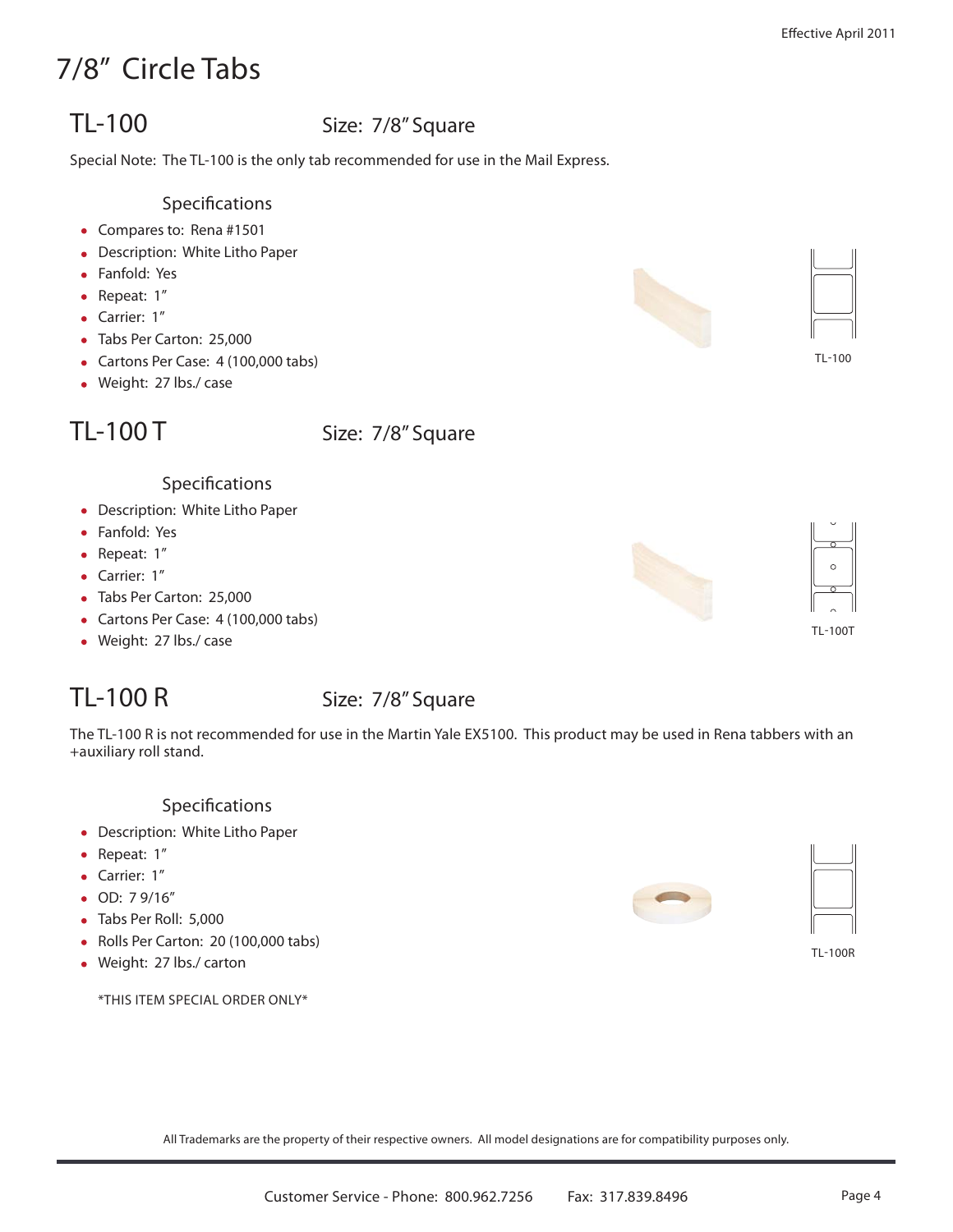# 31/32" Circle Tabs

C-TABS TL<br>Size: 31/32" Circle

### **Specifications**

- For use in: Asmarc QT/ Martin Yale EX5000 (Testing is Recommended)
- Description: Translucent Paper
- Repeat: 1 1/16"
- Carrier: 1 3/4"
- OD: 6 3/8"
- Tabs Per Roll: 3,125
- Rolls Per Carton: 32 (100,000 tabs)
- Weight: 35 lbs./ carton

# C-TABS 3125 Size: 31/32" Circle

### Specifications

- For use in: Asmarc QT/ Martin Yale EX5000/ Neopost® TA40/ Rena T-150 (Testing is Recommended)
- Description: White Litho Paper
- Repeat: 1 1/16"
- Carrier: 1 3/4"
- OD: 6 3/8"
- Tabs Per Roll: 3,125
- Rolls Per Carton: 32 (100,000 tabs)
- Weight: 35 lbs./ carton

# C-TABS P Size: 31/32" Circle

### Specifications

- For use in: Asmarc QT/ Martin Yale EX5000/ Neopost® TA40/ Rena T-150 (Testing is Recommended)
- Description: White Litho Paper
- Repeat: 1 1/16"
- Carrier: 1 3/4"
- OD: 6 3/8"
- Tabs Per Roll: 3,125
- Rolls Per Carton: 32 (100,000 tabs)
- Weight: 35 lbs./ carton









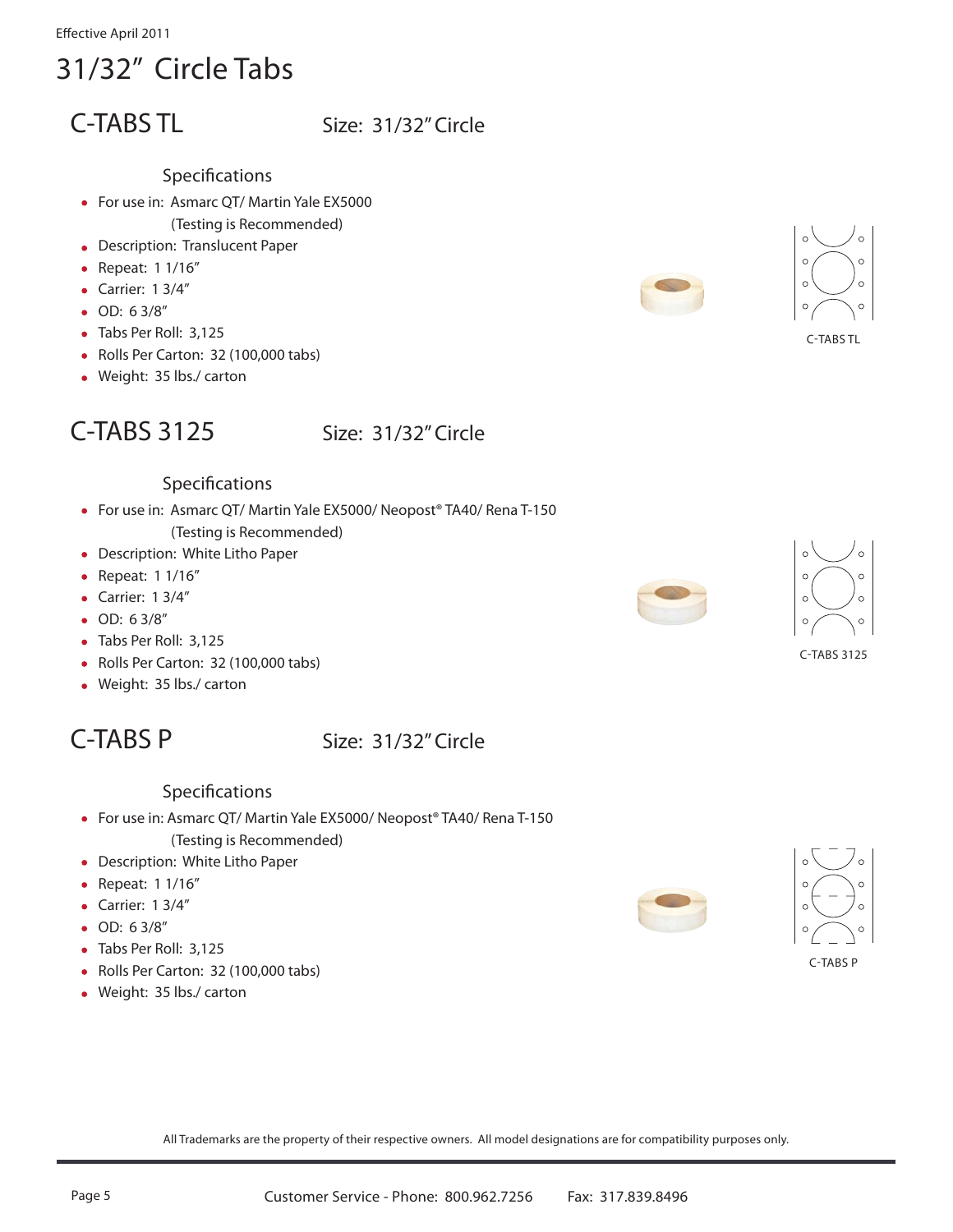# 15/16" Circle Tabs

# 1516-5 CMBL HP Size: 15/16" Circle

### **Specifications**

For use in: Asmarc KT/ KT-2/ Astro 8000/ 9600/ Datatech/ Scriptomatic 1012/ 1020/ Jet Tabber/ Martin Yale EX5100/ Neopost® TA50/ TA60/ Pitney Bowes® W350/ Secap® 1012/ 1030

- Description: Clear Matte Film w/ a brown kraft liner
- Repeat: 1"
- Carrier: 1 1/16"
- OD: 7 3/4"
- Tabs Per Roll: 5,000
- Rolls Per Carton: 20 (100,000 tabs)
- Weight: 24 lbs./ carton

## 1516-5 TL Size: 15/16" Circle

### Specifications

- For use in: Asmarc KT/ KT-2/ Astro 8000/ 9600/ Datatech/ Scriptomatic 1012/ 1020/ Jet Tabber/ Martin Yale EX5100/ Neopost® TA50/ TA60/ Pitney Bowes® W350/ Secap® 1012/ 1030
- Description: Translucent Paper
- Repeat: 1"
- Carrier: 1 1/16"
- OD: 7"
- Tabs Per Roll: 5,000
- Rolls Per Carton: 20 (100,000 tabs)
- Weight: 23 lbs./ carton

# 1516-5 TL HP Size: 15/16" Circle

### Specifications

- For use in: Asmarc KT/ KT-2/ Astro/ Datatech/ Scriptomatic/ Jet Tabber/ Martin Yale EX5100/ Neopost® TA50/ TA60/ Pitney Bowes® W350/ Secap® 1012/ 1030
- Description: Translucent Paper
- Repeat: 1"
- Carrier: 1 1/16"
- OD: 7"
- Tabs Per Roll: 5,000
- Rolls Per Carton: 20 (100,000 tabs)
- Weight: 23 lbs./ carton

All Trademarks are the property of their respective owners. All model designations are for compatibility purposes only.





1516 CMBL HP





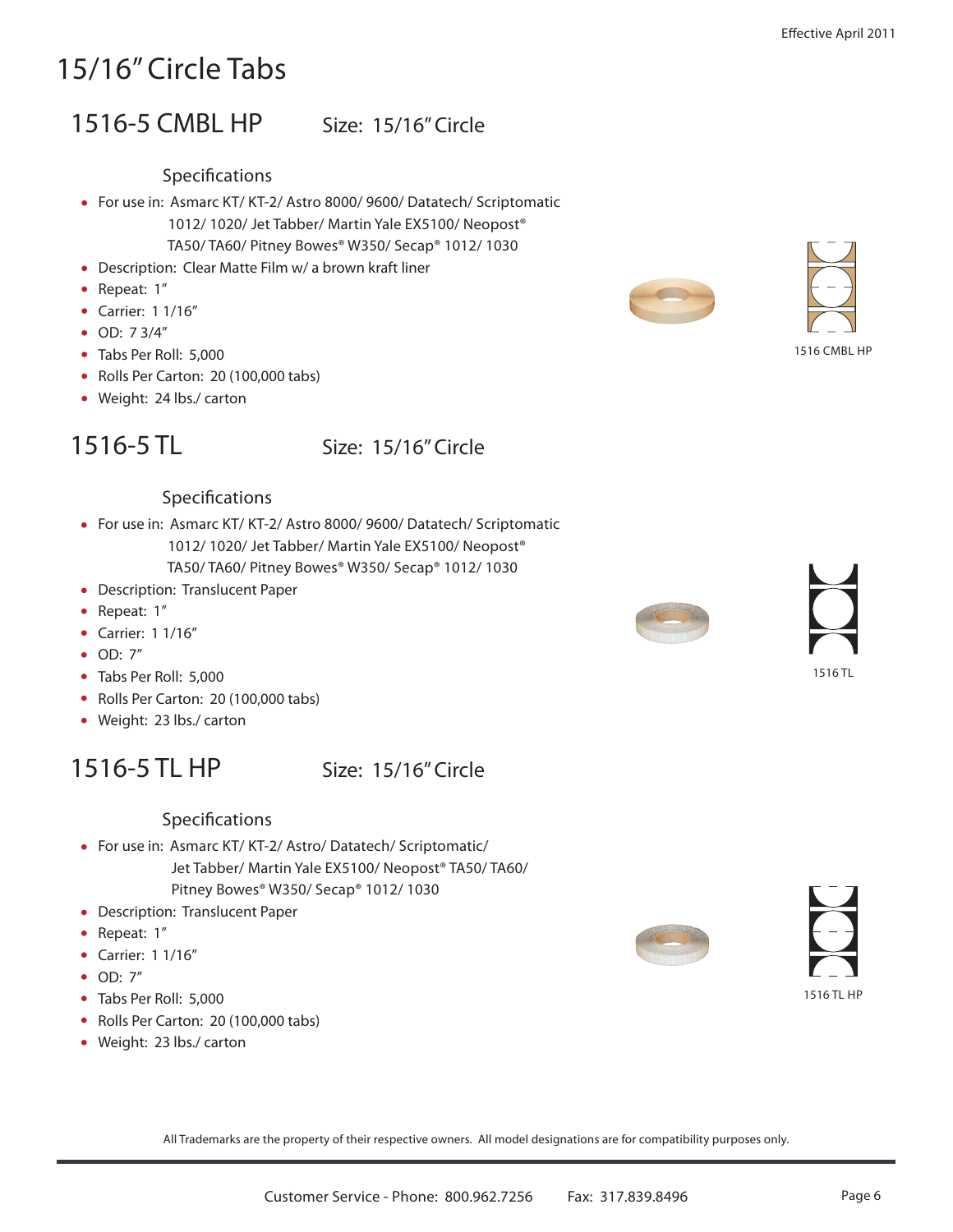## 1516-5 TLNB Size: 15/16" Circle

### Specifications

- For use in: Asmarc KT/ KT-2/ Jet Tabber/ Martin Yale EX5100/ Neopost® TA50/ TA60/ Rena T-300/ T-600
- Description: Translucent Paper
- Repeat: 1"
- Carrier: 1 1/16"
- OD: 7"
- Tabs Per Roll: 5,000
- Rolls Per Carton: 20 (100,000 tabs)
- Weight: 23 lbs./ carton

# 1516 TAB-5 (HP) Size: 15/16" Circle

- Specifications
- For use in: Asmarc KT/ KT-2/ Astro 8000/ 9600/ Datatech/ Scriptomatic 1012/ 1020/ Jet Tabber/ Martin Yale EX5100/ Neopost® TA50/ TA60/ Pitney Bowes® W350/ Rena T-300/ T-600/ Secap® 1012/ 1030
- Description: White Litho Paper
- Repeat: 1"
- Carrier: 1 1/16"
- OD: 7 1/2"
- Tabs Per Roll: 5,000
- Rolls Per Carton: 20 (100,000 tabs)
- Weight: 23 lbs./ carton

# 1516-10 TL Size: 15/16" Circle

### **Specifications**

- For use in: Astro 9600/ Datatech/ Scriptomatic 1012/ Pitney Bowes® W350/ Secap® 1012/ 1030
- Description: Translucent Paper
- Repeat: 1"
- Carrier: 1 1/16"
- OD: 9 1/4"
- Tabs Per Roll: 10,000
- Rolls Per Carton: 10 (100,000 tabs)
- Weight: 21 lbs./ carton





1516 TL

1516 TLNB





1516 TAB HP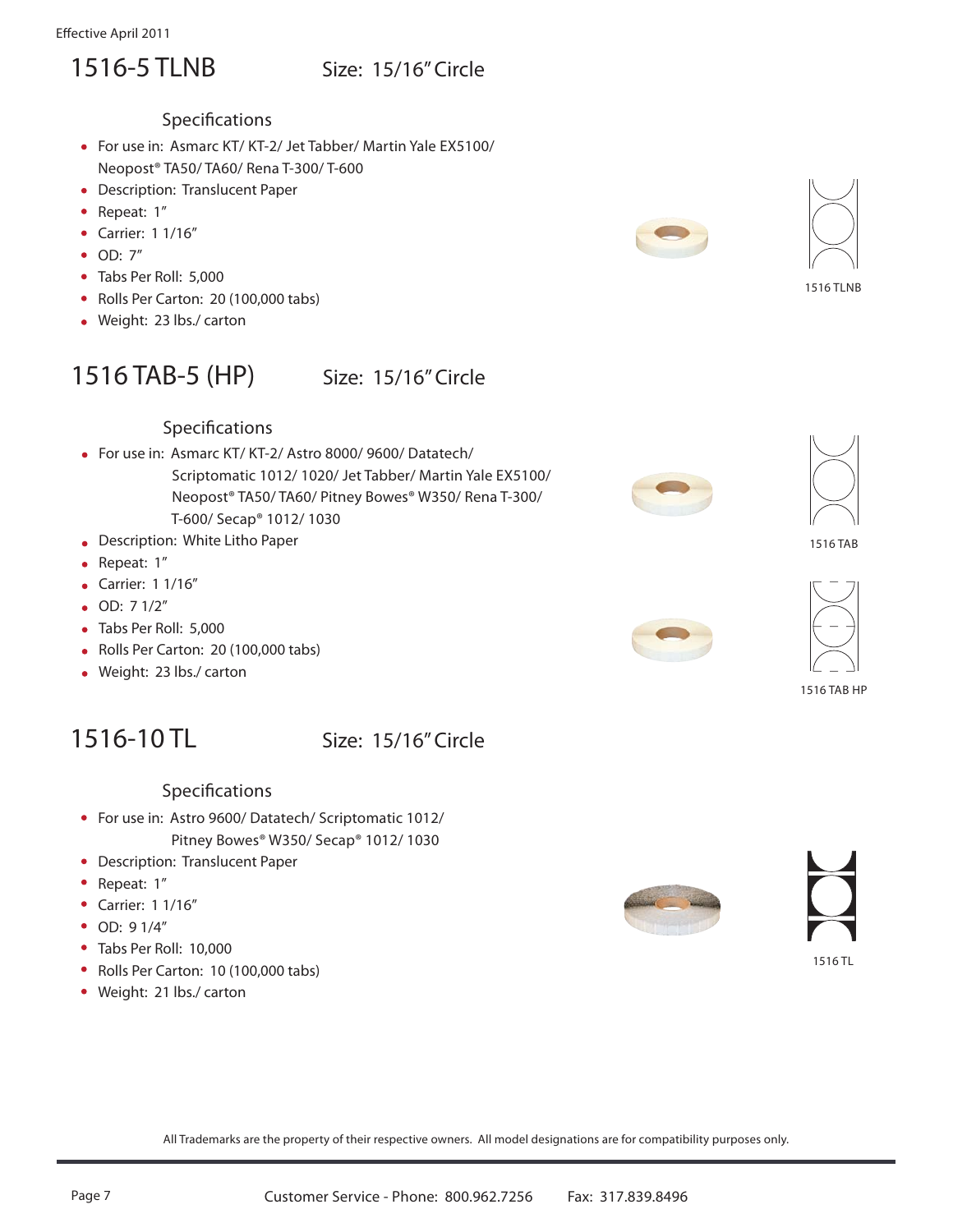# 1516 PINFED 10 Size: 15/16" Circle

#### Specifications

- For use in: Prin2mail T21KS/ T21KI/ Secap® 2020
- Description: White Litho Paper
- Repeat: 1"
- $\bullet$  Carrier: 1 3/4"
- OD: 9 15/16"
- Tabs Per Roll: 10,000
- Rolls Per Carton: 6 (60,000 tabs)
- Weight: 19 lbs./ carton

# 1516 TAB-10 Size: 15/16" Circle

### Specifications

- For use in: Astro 9600/ Datatech/ Scriptomatic 1012/ Pitney Bowes® W350/ Secap® 1012/ 1030
- Description: White Litho Paper
- Repeat: 1"
- Carrier: 1 1/16"
- $\bullet$  OD: 10"
- Tabs Per Roll: 10,000
- Rolls Per Carton: 10 (100,000 tabs)
- Weight: 24 lbs./ carton

# 1516 TAB-15 (VP) Size: 15/16" Circle

### Specifications

- For use in: Astro 9900/ Buskro/ Videojet Cheshire TLS/ Kirk Rudy/ Profold/ Rena XPS-ProTab/ Secap® Jet 1/ PrintStream
- Description: White Litho Paper
- Repeat: 1"
- Carrier: 1 1/16"
- $\bullet$  OD: 12"
- Tabs Per Roll: 15,000
- Rolls Per Carton: 8 (120,000 tabs)
- Weight: 28 lbs./ carton





1516 PINFED





1516 TAB



#### 1516 TAB



All Trademarks are the property of their respective owners. All model designations are for compatibility purposes only.

PHOTO NOT AVAILABLE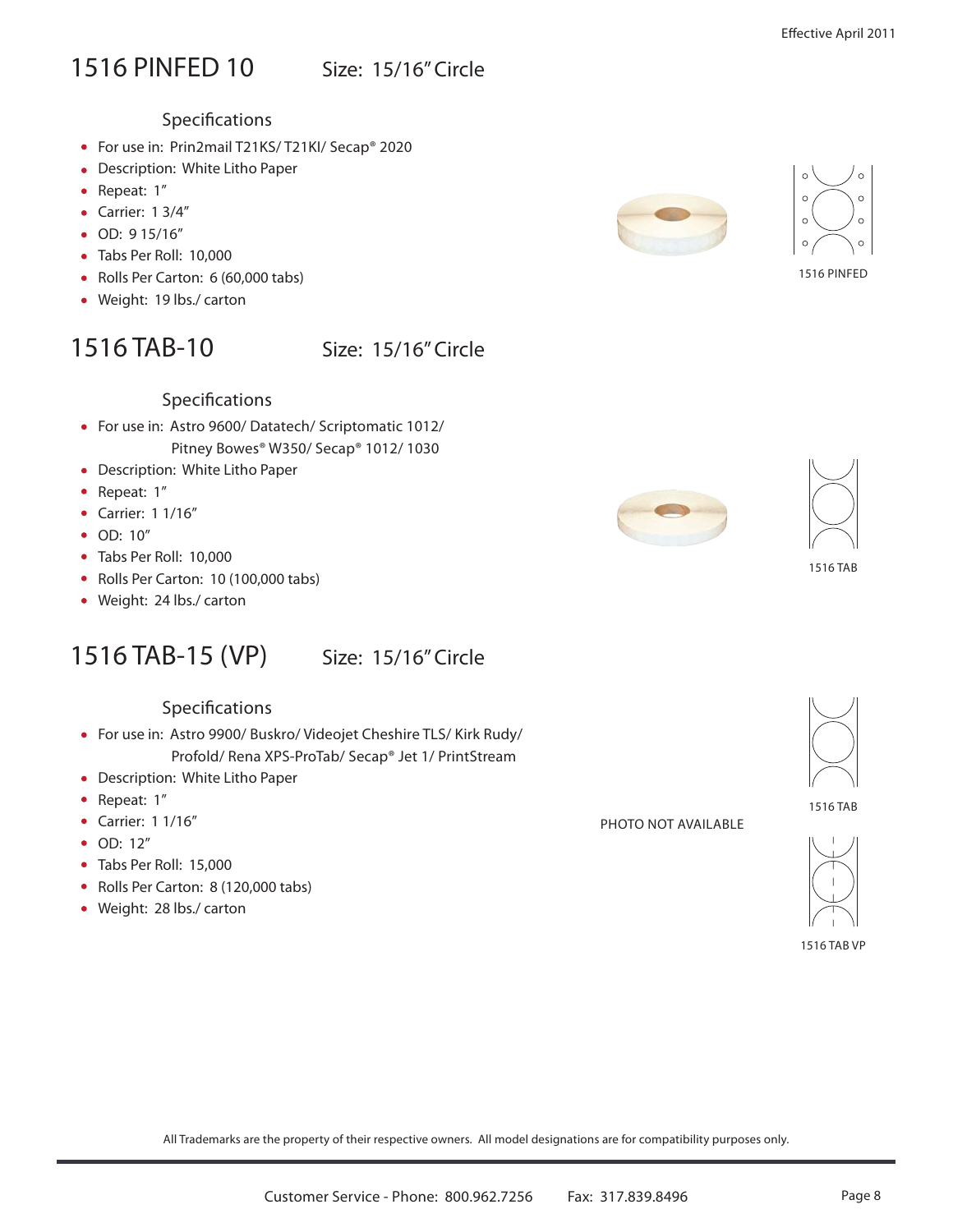# 1516-20K CL VP Size: 15/16" Circle

Specifications

- For use in: Astro 9900/ Buskro/ Videojet Cheshire TLS/ Kirk Rudy/ Profold/ Rena XPS-ProTab/ Secap® Jet 1/ PrintStream
- Description: Clear Film
- Repeat: 1 1/16"
- Carrier: 1 1/16"
- OD: 13"
- Tabs Per Roll: 20,000
- Rolls Per Carton: 5 (100,000 tabs)
- Weight: 23 lbs./ carton

# 1516-20K TL (VP) Size: 15/16" Circle

### Specifications

- For use in: Astro 9900/ Buskro/ Videojet Cheshire TLS/ Kirk Rudy/ Profold/ Rena XPS-ProTab/ Secap® Jet 1/ PrintStream
- Description: Translucent Paper
- Repeat: 1"
- Carrier: 1 1/16"
- OD: 12 1/2"
- Tabs Per Roll: 20,000
- Rolls Per Carton: 5 (100,000 tabs)
- Weight: 23 lbs./ carton

# 1516 TAB-20 (VP) Size: 15/16" Circle

### Specifications

- For use in: Astro 9900/ Buskro/ Videojet Cheshire TLS/ Kirk Rudy/ Profold/ Rena XPS-ProTab/ Secap® Jet 1/ PrintStream
- Description: White Litho Paper
- Repeat: 1"
- Carrier: 1 1/16"
- $\bullet$  OD: 13 5/8"
- Tabs Per Roll: 20,000
- Rolls Per Carton: 5 (100,000 tabs)
- Weight: 23 lbs./ carton















1516 TAB







1516 TAB VP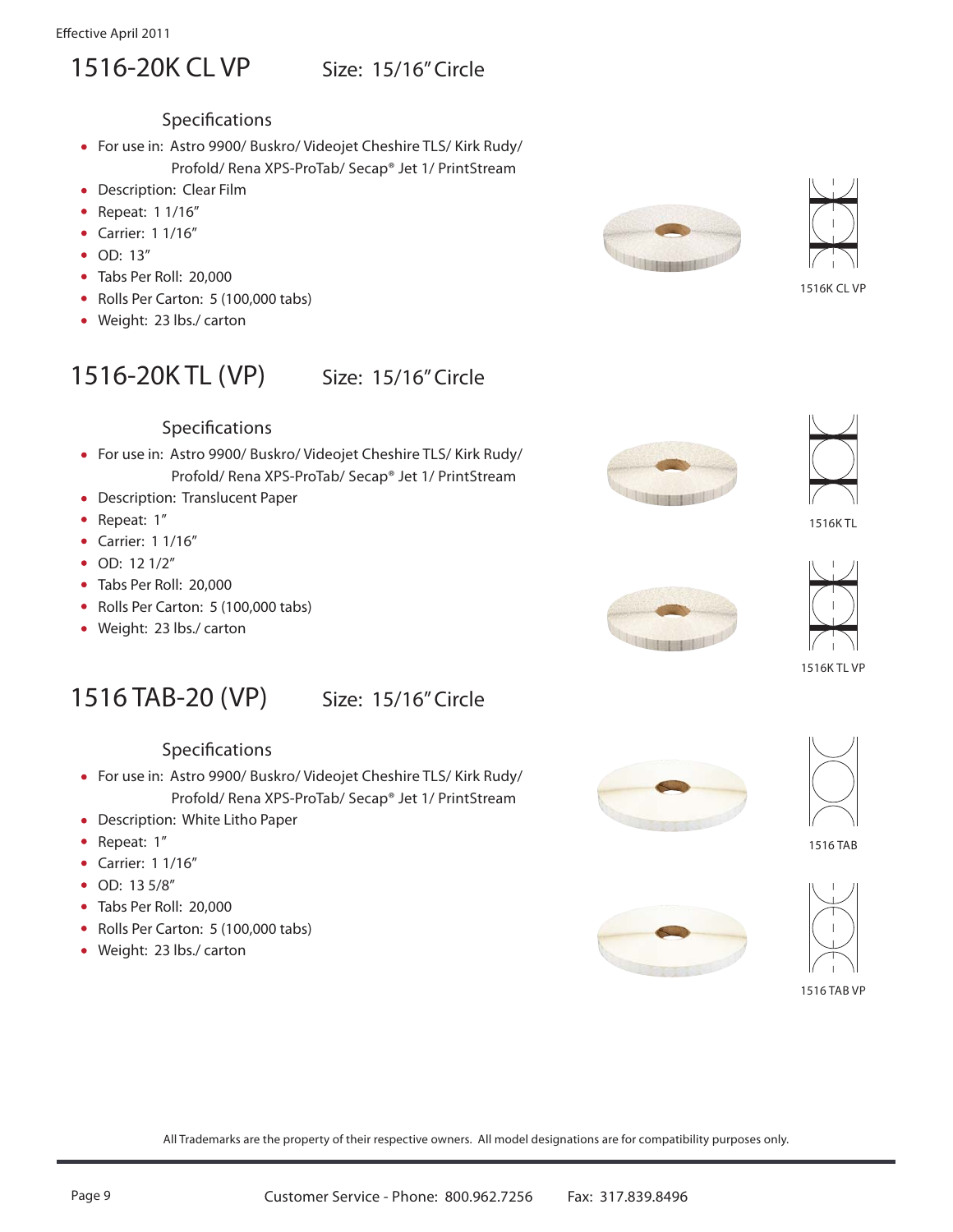1516K CL VP

# 1516-30K CL VP Size: 15/16" Circle

### Specifications

- For use in: Astro 9900/ Buskro/ Videojet Cheshire TLS/ Kirk Rudy/ Profold/ Rena XPS-ProTab/ Secap® Jet 1/ PrintStream
- Description: Clear Film
- Repeat: 1 1/16"
- Carrier: 1 1/16"
- OD: 15 3/4"
- Tabs Per Roll: 30,000
- Rolls Per Carton: 5 (150,000 tabs)
- Weight: 33 lbs./ carton

## 1516-30K TL Size: 15/16" Circle

### Specifications

- For use in: Astro 9900/ Buskro/ Videojet Cheshire TLS/ Kirk Rudy/ Profold/ Rena XPS-ProTab/ Secap Jet® 1/ PrintStream
- Description: Translucent Paper
- Repeat: 1"
- Carrier: 1 1/16"
- OD: 15 1/8"
- Tabs Per Roll: 30,000
- Rolls Per Carton: 5 (150,000 tabs)
- Weight: 34 lbs./ carton

# 1516 TAB-30 (VP) Size: 15/16" Circle

### Specifications

- For use in: Astro 9900/ Buskro/ Videojet Cheshire TLS/ Kirk Rudy/ Profold/ Rena XPS-ProTab/ Secap® Jet 1/ PrintStream
- Description: White Litho Paper
- Repeat: 1"
- Carrier: 1 1/16"
- OD: 16 3/4"
- Tabs Per Roll: 30,000
- Rolls Per Carton: 5 (150,000 tabs)
- Weight: 35 lbs./ carton













1516 TAB VP

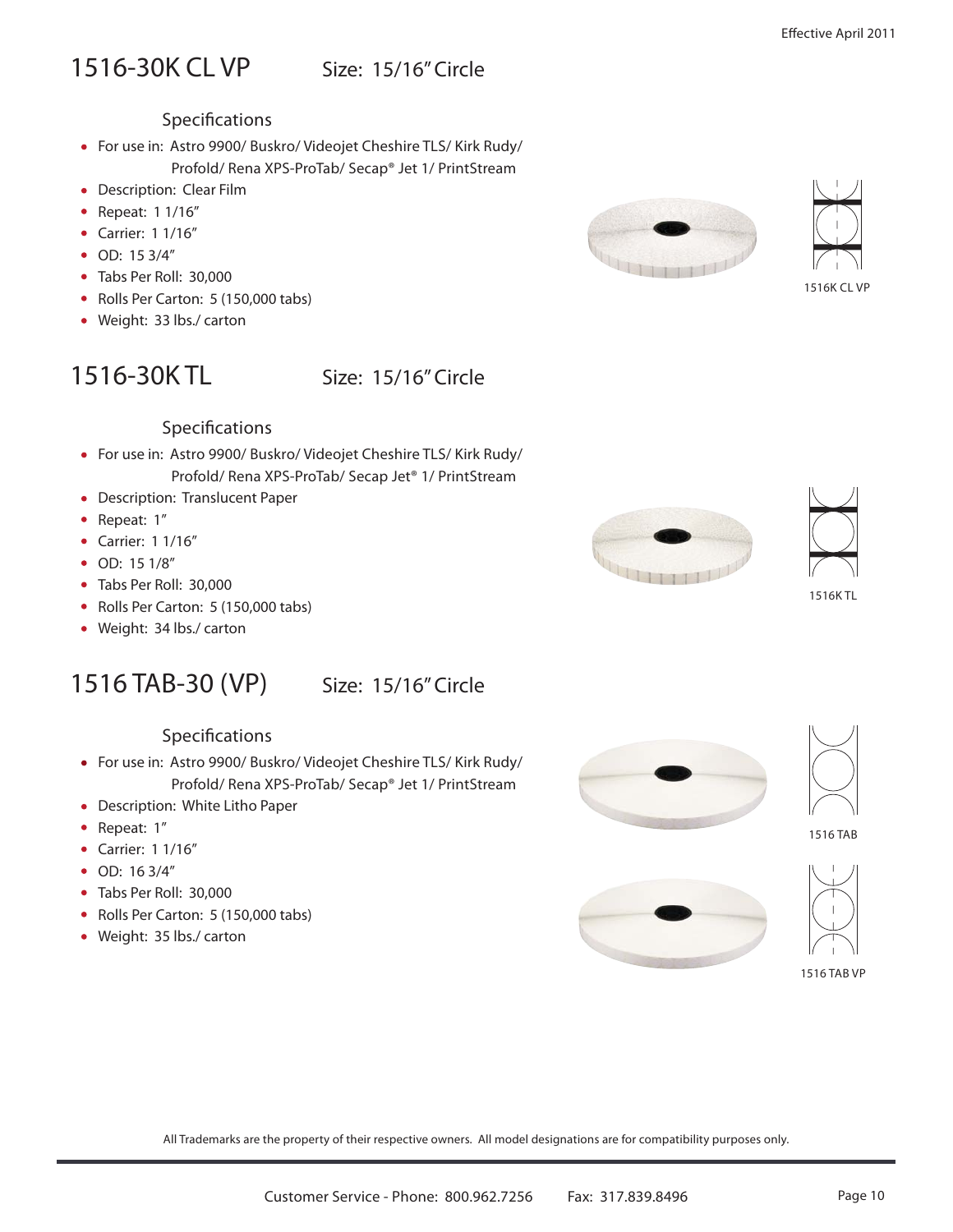# 1516-40K CL VP Size: 15/16" Circle

Specifications

- For use in: Astro 9900/ Buskro/ Videojet Cheshire TLS/ Kirk Rudy/ Profold/ Rena XPS-ProTab/ Secap® Jet 1/ PrintStream
- Description: Clear Film
- Repeat: 1 1/16"
- Carrier: 1 1/16"
- OD: 17 3/4"
- Tabs Per Roll: 40,000
- Rolls Per Carton: 5 (200,000 tabs)
- Weight: 46 lbs./ carton

# 1516-40K TL (VP) Size: 15/16" Circle



- Specifications
- For use in: Astro 9900/ Buskro/ Videojet Cheshire TLS/ Kirk Rudy/ Profold/ Rena XPS-ProTab/ Secap® Jet 1/ PrintStream
- Description: Translucent Paper
- Repeat: 1"
- Carrier: 1 1/16"
- OD: 17 1/2"
- Tabs Per Roll: 40,000
- Rolls Per Carton: 5 (200,000 tabs)
- Weight: 45 lbs./ carton

# 1516 TAB-40 (VP) Size: 15/16" Circle

### Specifications

- For use in: Astro 9900/ Buskro/ Videojet Cheshire TLS/ Kirk Rudy/ Profold/ Rena XPS-ProTab/ Secap® Jet 1/ PrintStream
- Description: White Litho Paper
- Repeat: 1"
- Carrier: 1 1/16"
- OD: 19 3/8"
- Tabs Per Roll: 40,000
- Rolls Per Carton: 5 (200,000 tabs)
- Weight: 48 lbs./ carton













1516K TL VP









1516 TAB VP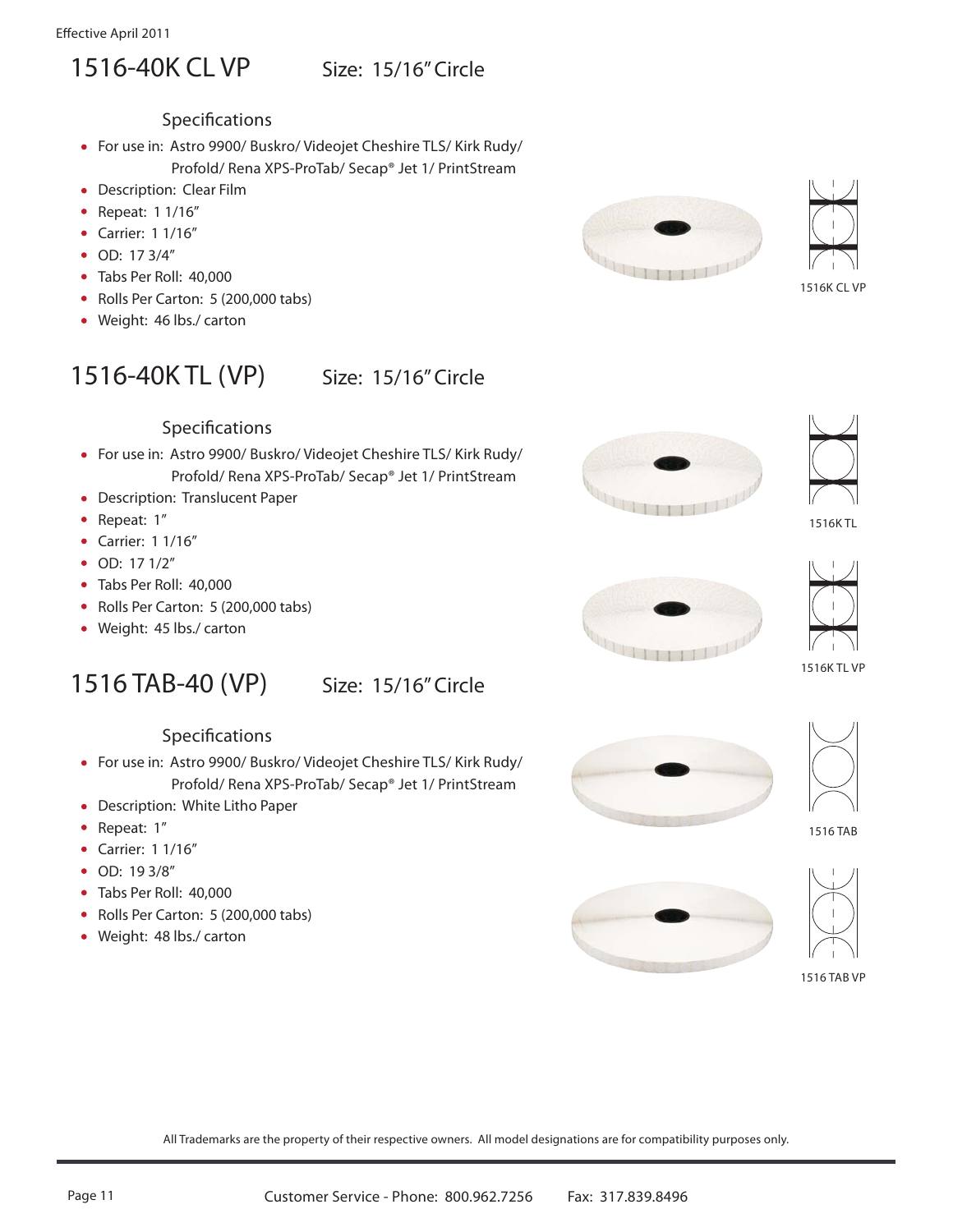# 1" Tab

# 100-5 CL (HP) Size: 1" Circle

**Specifications** 

- For use in: Asmarc KT/ KT-2/ Astro 8000/ 9600/ Datatech/ Scriptomatic 1012/ 1020/ Jet Tabber/ Neopost® TA50/ TA60/ Pitney Bowes® W350/ Secap® 1012/ 1030
- Description: Clear Film
- Repeat: 1 1/8"
- Carrier: 1 1/8"
- OD: 7 1/4"
- Tabs Per Roll: 5,000
- Rolls Per Carton: 20 (100,000 tabs)
- Weight: 25 lbs./ carton

### 100-5 TL
Size: 1" Circle

### Specifications

- For use in: Asmarc KT/ KT-2/ Astro 8000/ 9600/ Datatech/ Scriptomatic 1012/ 1020/ Jet Tabber/ Neopost® TA50/ TA60/ Pitney Bowes® W350/ Secap® 1012/ 1030
- Description: Translucent Paper
- Repeat: 1 1/8"
- Carrier: 1 1/8"
- OD: 7 3/4"
- Tabs Per Roll: 5,000
- Rolls Per Carton: 20 (100,000 tabs)
- Weight: 24 lbs./ carton

# 100 TAB-5 Size: 1" Circle

#### **Specifications**

- For use in: Asmarc KT/ KT-2/ Astro 8000/ 9600/ Datatech/
	- Scriptomatic 1012/ 1020/ Jet Tabber/ Neopost® TA50/ TA60/ Pitney Bowes® W350/ Secap® 1012/ 1030
- Description: White Litho Paper
- Repeat: 1 1/8"
- Carrier: 1 1/8"
- OD: 7 3/4"
- Tabs Per Roll: 5,000
- Rolls Per Carton: 20 (100,000 tabs)
- Weight: 29 lbs./ carton

All Trademarks are the property of their respective owners. All model designations are for compatibility purposes only.









100 TL

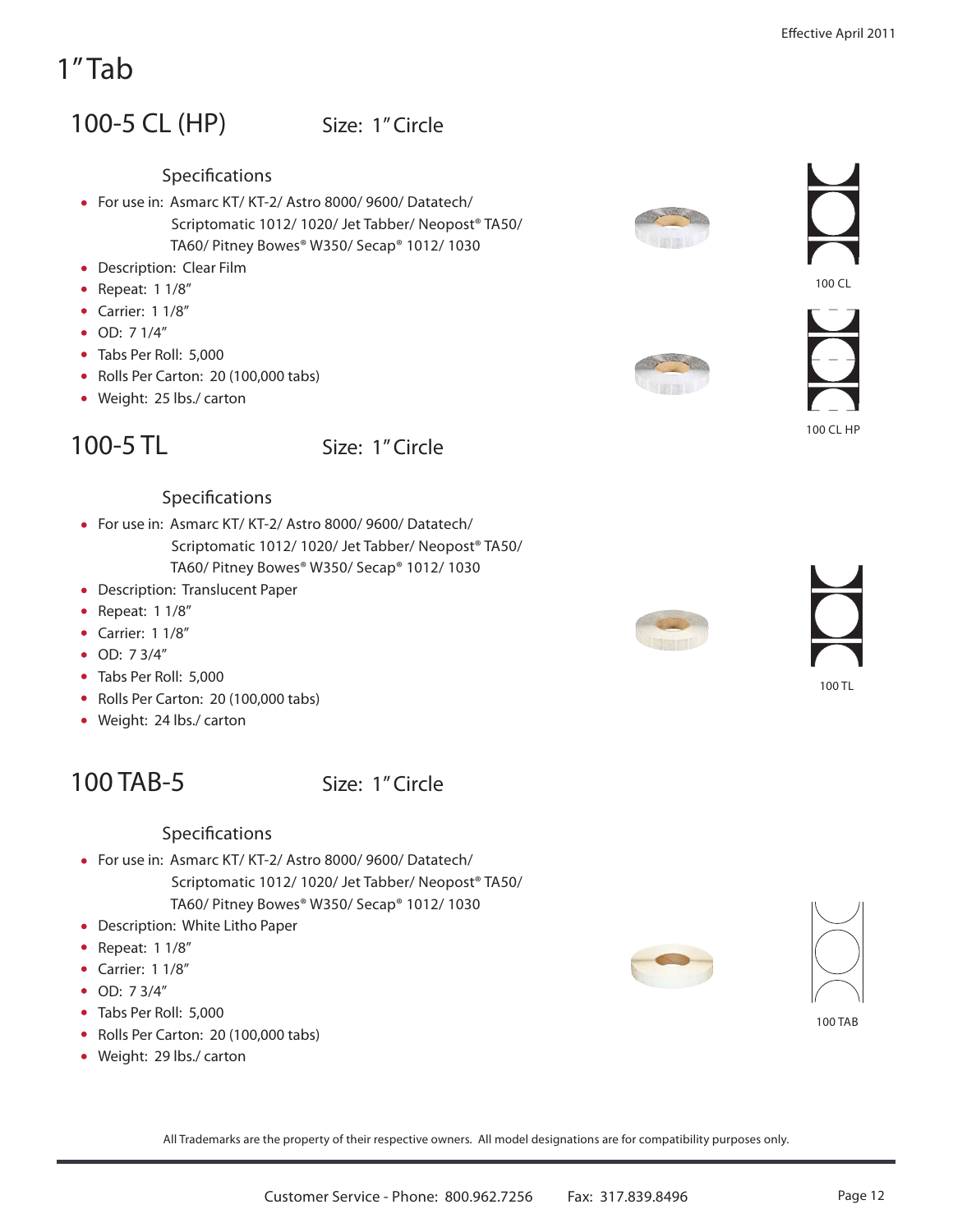# 100-20K CL VP Size: 1" Circle

### Specifications

- For use in: Astro 9900/ Buskro/ Video Jet Cheshire TLS/ Kirk Rudy/ Profold/ Rena XPS-Pro Tab/ Secap® Jet 1/ Print Stream
- Description: Clear Film
- Repeat: 1 1/8"
- $\bullet$  Carrier: 1 1/8"
- OD: 12 3/4"
- Tabs Per Roll: 20,000
- Rolls Per Carton: 5 (100,000 tabs)
- Weight: 23 lbs./ carton

# 100-20K TL (VP) Size: 1" Circle

- Specifications
- For use in: Astro 9900/ Buskro/ Video Jet Cheshire TLS/ Kirk Rudy/ Profold/ Rena XPS-Pro Tab/ Secap® Jet 1/ Print Stream
- Description: Translucent Paper
- Repeat: 1 1/8"
- $\bullet$  Carrier: 1 1/8"
- OD: 12 3/4"
- Tabs Per Roll: 20,000
- Rolls Per Carton: 5 (100,000 tabs)
- Weight: 23 lbs./ carton









#### 100K TL



PHOTO NOT AVAILABLE

PHOTO NOT AVAILABLE



100K TL VP



100 TAB



100 TAB VP

All Trademarks are the property of their respective owners. All model designations are for compatibility purposes only.

Specifications

100 TAB-20 (VP) Size: 1" Circle

- For use in: Astro 9900/ Buskro/ Video Jet Cheshire TLS/ Kirk Rudy/ Profold/ Rena XPS-Pro Tab/ Secap® Jet 1/ Print Stream
- Description: White Paper
- Repeat: 1 1/8"
- Carrier: 1 1/8"
- $\bullet$  OD: 15"
- Tabs Per Roll: 20,000
- Rolls Per Carton: 5 (100,000 tabs)
- Weight: 29 lbs./ carton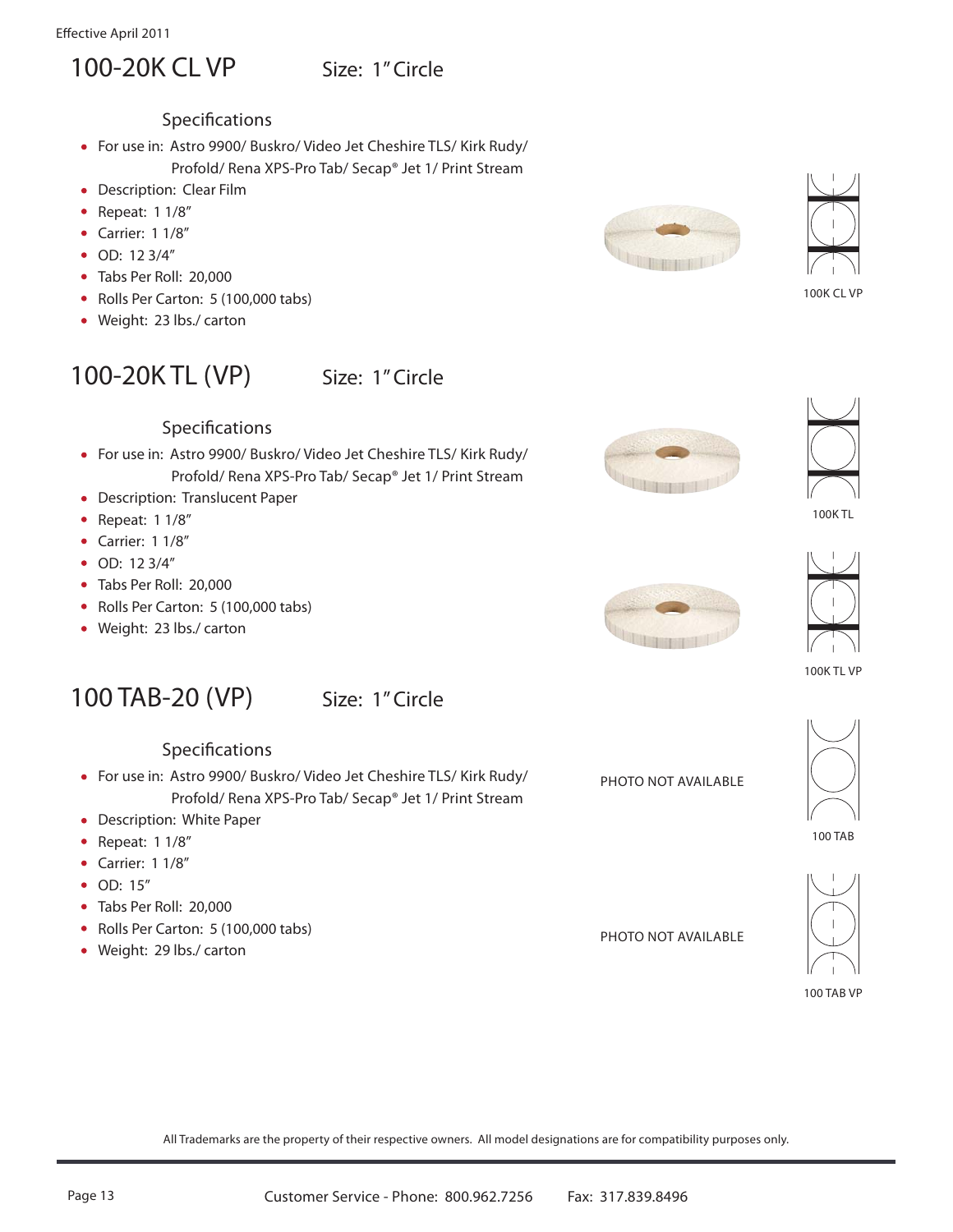# 100-40K CL VP Size: 1" Circle

#### Specifications

- For use in: Astro 9900/ Buskro/ Video Jet Cheshire TLS/ Kirk Rudy/ Profold/ Rena XPS-Pro Tab/ Secap® Jet 1/ Print Stream
- Description: Clear Film
- Repeat: 1 1/8"
- Carrier: 1 1/8"
- OD: 18 1/8"
- Tabs Per Roll: 40,000
- Rolls Per Carton: 5 (200,000 tabs)
- Weight: 52 lbs./ carton

# NEW 100-40KTL Size: 1" Circle

### Specifications

- For use in: Astro 9900/ Buskro/ Video Jet Cheshire TLS/ Kirk Rudy/ Profold/ Rena XPS-Pro Tab/ Secap® Jet 1/ Print Stream
- Description: Translucent Paper
- Repeat: 1 1/8"
- $\bullet$  Carrier: 1 1/8"
- OD: 18 1/8"
- Tabs Per Roll: 40,000
- Rolls Per Carton: 5 (200,000 tabs)
- Weight: 52 lbs./ carton

# 1 1/4" Tab

# 125K CL (VP) Size: 1 1/4" Circle

#### **Specifications**

- For use in: Friction feed tabbers which can accommodate up to a 1 3/8" carrier
- Description: Clear Film
- Repeat: 1 3/8"
- Carrier: 1 3/8"









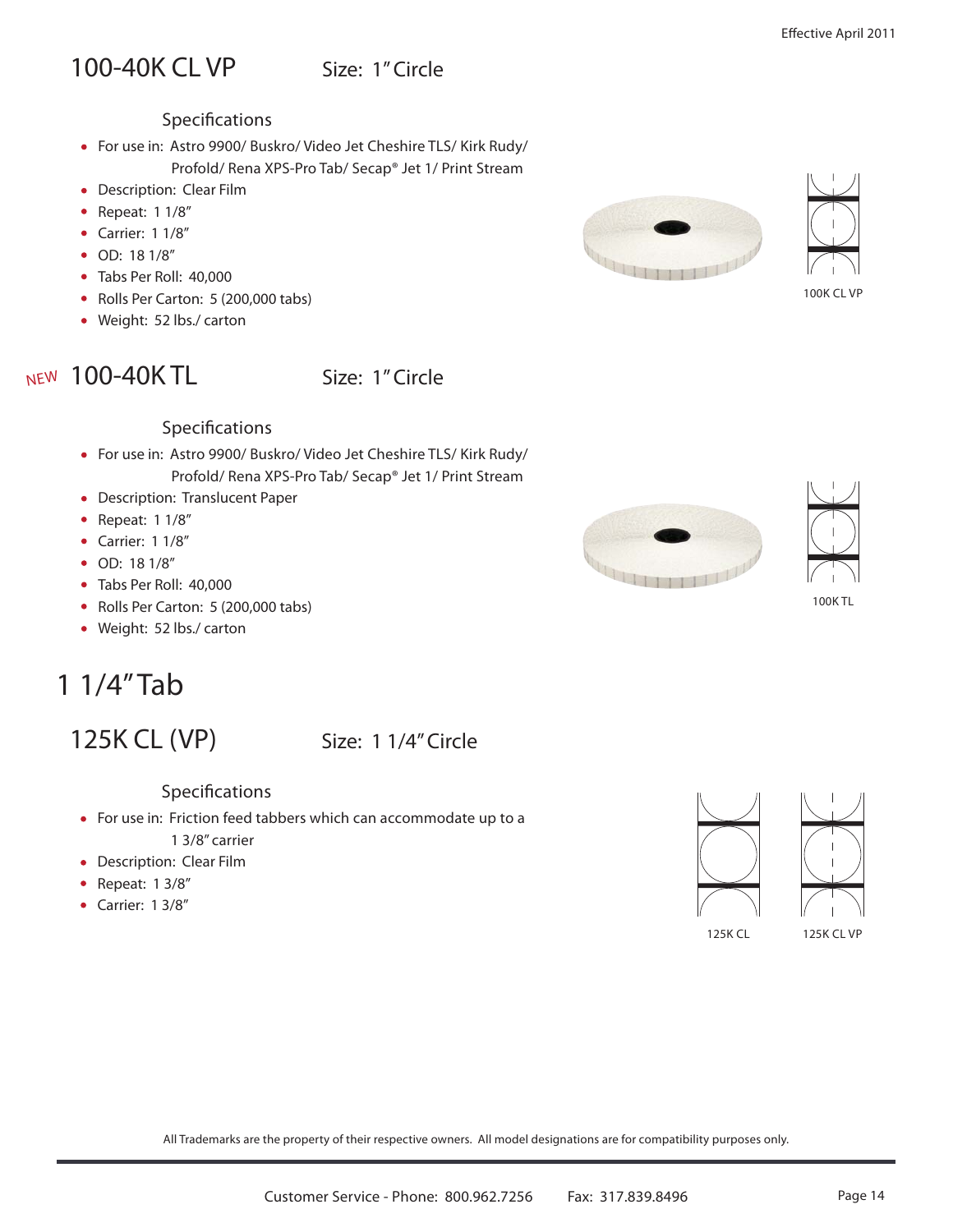## 125K TL (VP) Size: 1 1/4" Circle

- Specifications
- For use in: Friction feed tabbers which can accommodate up to a 1 3/8" carrier
- Description: Translucent Paper
- Repeat: 1 3/8"
- $\bullet$  Carrier: 1 3/8"

# 125 TAB (VP) Size: 1 1/4" Circle

### **Specifications**

- For use in: Friction feed tabbers which can accommodate up to a 1 3/8" carrier
- Description: White Litho Paper
- Repeat: 1 3/8"
- Carrier: 1 3/8"

# 1 1/2" Tab

**NEW 150 TAB-3** 

### Size: 1 1/2" Circle



- For use in: Friction feed tabbers which can accommodate up to a 1 5/8" carrier
- Description: White Litho Paper
- Repeat: 1 5/8"
- Carrier: 1 5/8"
- OD: 7 3/8"
- Tabs Per Roll: 3,000
- Rolls Per Carton: 10 (30,000 tabs)
- Weight: 18 lbs./ carton





125K TL 125K TL VP



125 TAB 125 TAB VP

PHOTO NOT AVAILABLE



150 TAB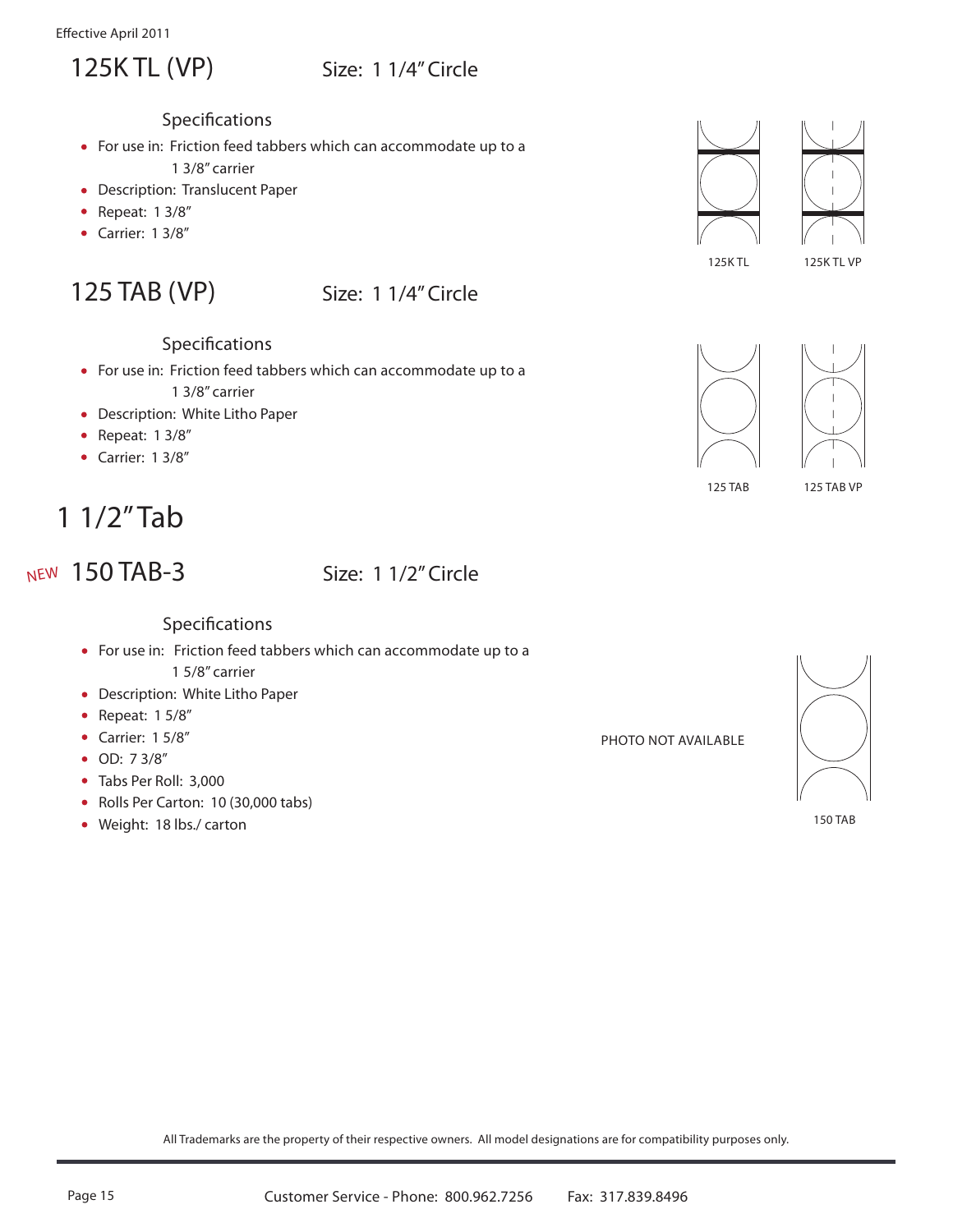## Size: 1 1/2" Circle

### Specifications

- For use in: Friction feed tabbers which can accommodate up to a
- 1 5/8" carrier • Description: Translucent Paper
- Repeat: 1 5/8"
- $\bullet$  Carrier: 15/8"
- OD: 7 1/8"
- Tabs Per Roll: 4,000
- Rolls Per Carton: 10 (40,000 tabs)
- Weight: 20 lbs./ carton

## 150-10K CL Size: 1 1/2" Circle

### Specifications

- For use in: Friction feed tabbers which can accommodate up to a
	- 1 5/8" carrier
- Description: Clear Film
- Repeat: 1 5/8"
- $\bullet$  Carrier: 15/8"
- OD: 10 7/8"
- Tabs Per Roll: 10,000
- Rolls Per Carton: 3 (30,000 tabs)
- Weight: 15 lbs./ carton

# 150-10K TL Size: 1 1/2" Circle

### Specifications

For use in: Friction feed tabbers which can accommodate up to a

1 5/8" carrier

- Description: Translucent Paper
- Repeat: 1 5/8"
- $\bullet$  Carrier: 15/8"
- OD: 10 1/2"
- Tabs Per Roll: 10,000
- Rolls Per Carton: 3 (30,000 tabs)
- Weight: 15 lbs./ carton

All Trademarks are the property of their respective owners. All model designations are for compatibility purposes only.



150K TL



PHOTO NOT AVAILABLE





150K TL

PHOTO NOT AVAILABLE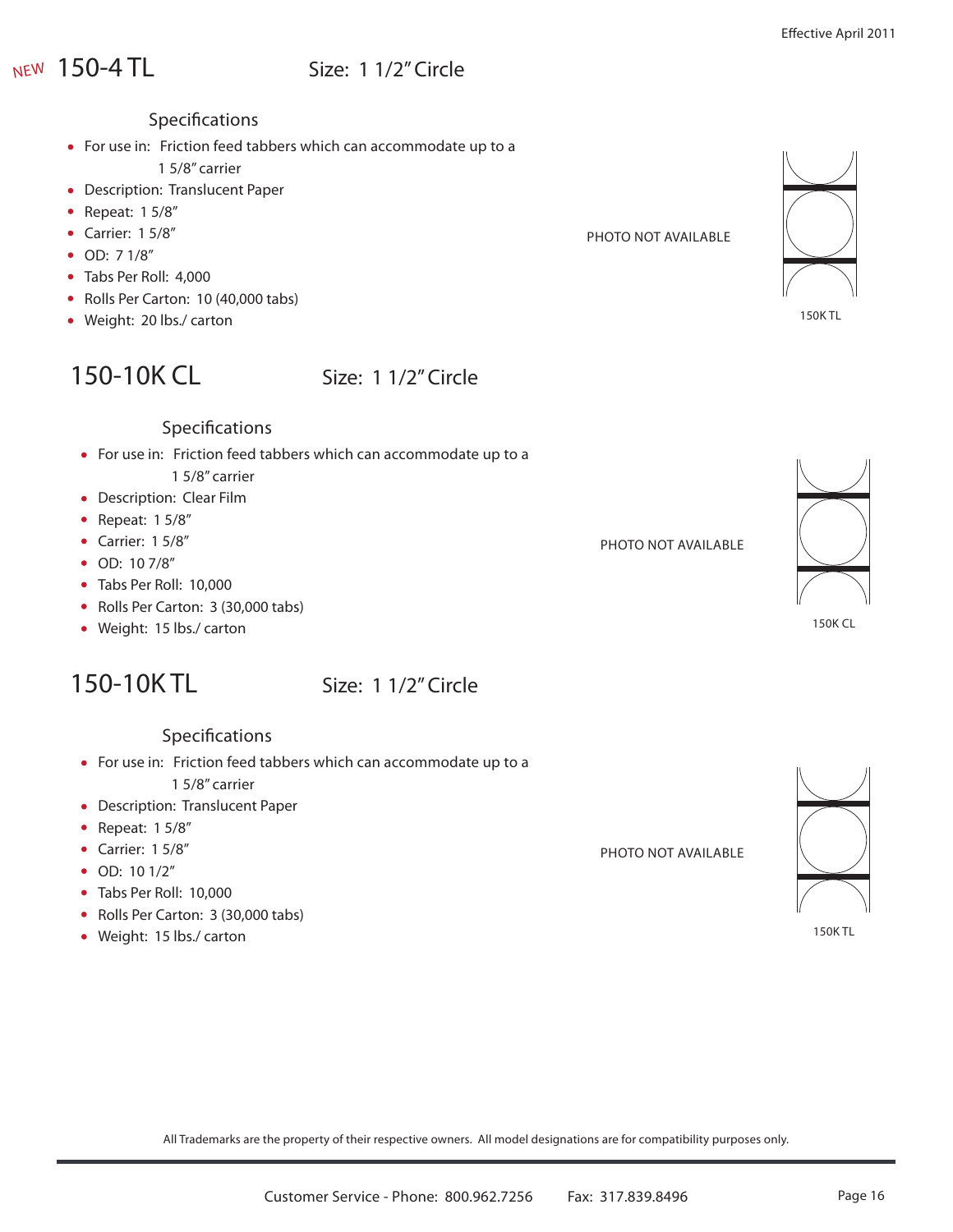## 150 TAB-10 Size: 1 1/2" Circle

Specifications

- For use in: Friction feed tabbers which can accommodate up to a
	- 1 5/8" carrier
- Description: White Litho Paper
- Repeat: 1 5/8"
- Carrier: 1 5/8"
- OD: 12 3/8"
- Tabs Per Roll: 10,000
- Rolls Per Carton: 3 (30,000 tabs)
- Weight: 18 lbs./ carton

# NEW 150-15KTL

# Size: 1 1/2" Circle

- Specifications
- For use in: Friction feed tabbers which can accommodate up to a 1 5/8" carrier
- Description: Translucent Paper
- Repeat: 1 5/8"
- Carrier: 1 5/8"
- $\bullet$  OD: 13"
- Tabs Per Roll: 15,000
- Rolls Per Carton: 4 (60,000 tabs)
- Weight: NA

# 150 TAB-20 Size: 1 1/2" Circle

- Specifications
- For use in: Friction feed tabbers which can accommodate up to a

1 5/8" carrier

- Description: White Litho Paper
- Repeat: 1 5/8"
- $\bullet$  Carrier: 15/8"
- OD: 17"
- Tabs Per Roll: 20,000
- Rolls Per Carton: 4 (80,000 tabs)
- Weight: 47 lbs./ carton

150 TAB



PHOTO NOT AVAILABLE

PHOTO NOT AVAILABLE



PHOTO NOT AVAILABLE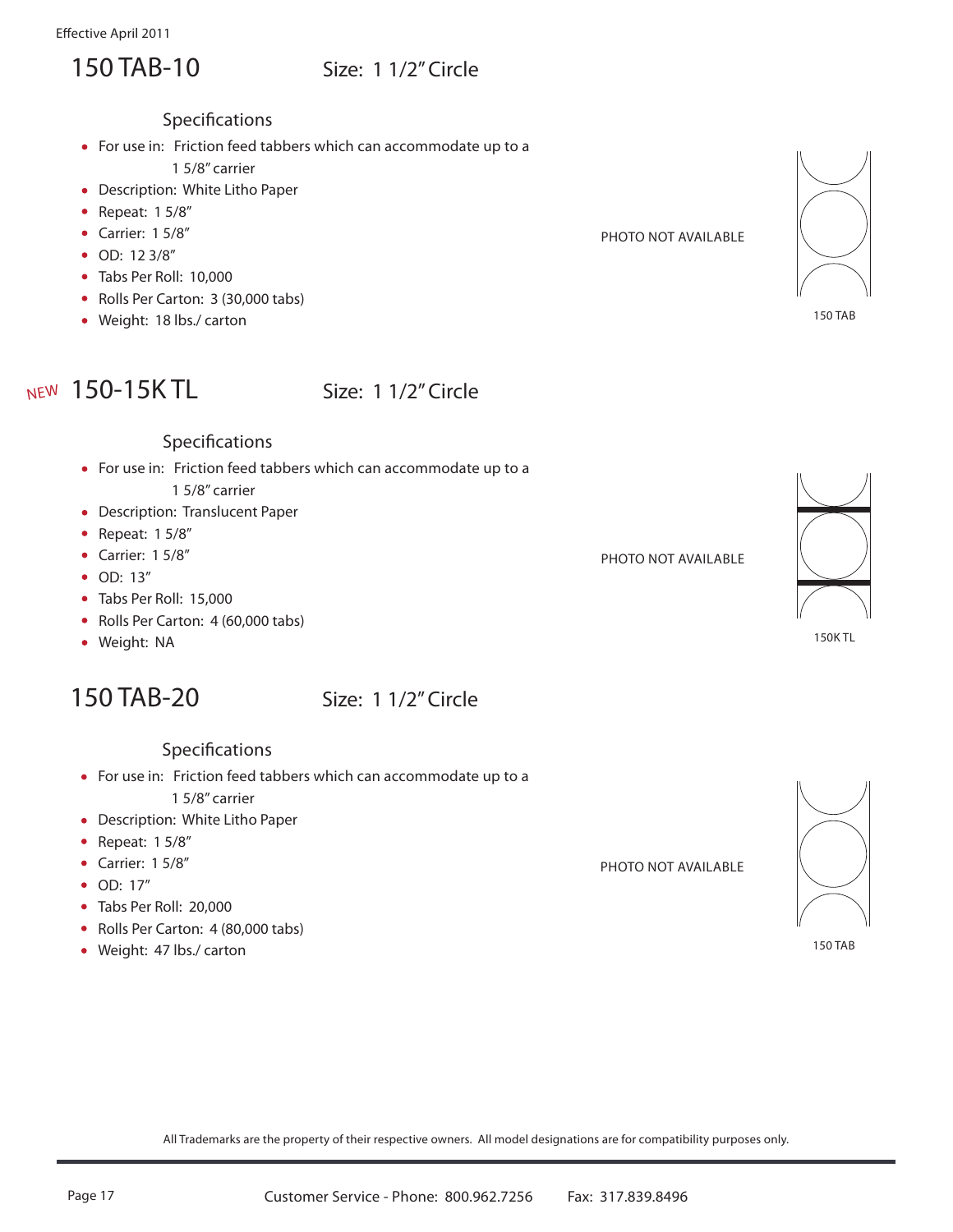# 150-25K CL Size: 1 1/2" Circle

### Specifications

- For use in: Friction feed tabbers which can accommodate up to a
	- 1 5/8" carrier
- Description: Clear Film
- Repeat: 1 5/8"
- $\bullet$  Carrier: 15/8"
- OD: 16 7/8"
- Tabs Per Roll: 25,000
- Rolls Per Carton: 4 (100,000 tabs)
- Weight: 49 lbs./ carton

## 150-25K TL Size: 1 1/2" Circle

### Specifications

- For use in: Friction feed tabbers which can accommodate up to a 1 5/8" carrier
- Description: Translucent Paper
- Repeat: 15/8"
- $\bullet$  Carrier: 15/8"
- OD: 16 5/8"
- Tabs Per Roll: 25,000
- Rolls Per Carton: 4 (100,000 tabs)
- Weight: 48 lbs./ carton

PHOTO NOT AVAILABLE





PHOTO NOT AVAILABLE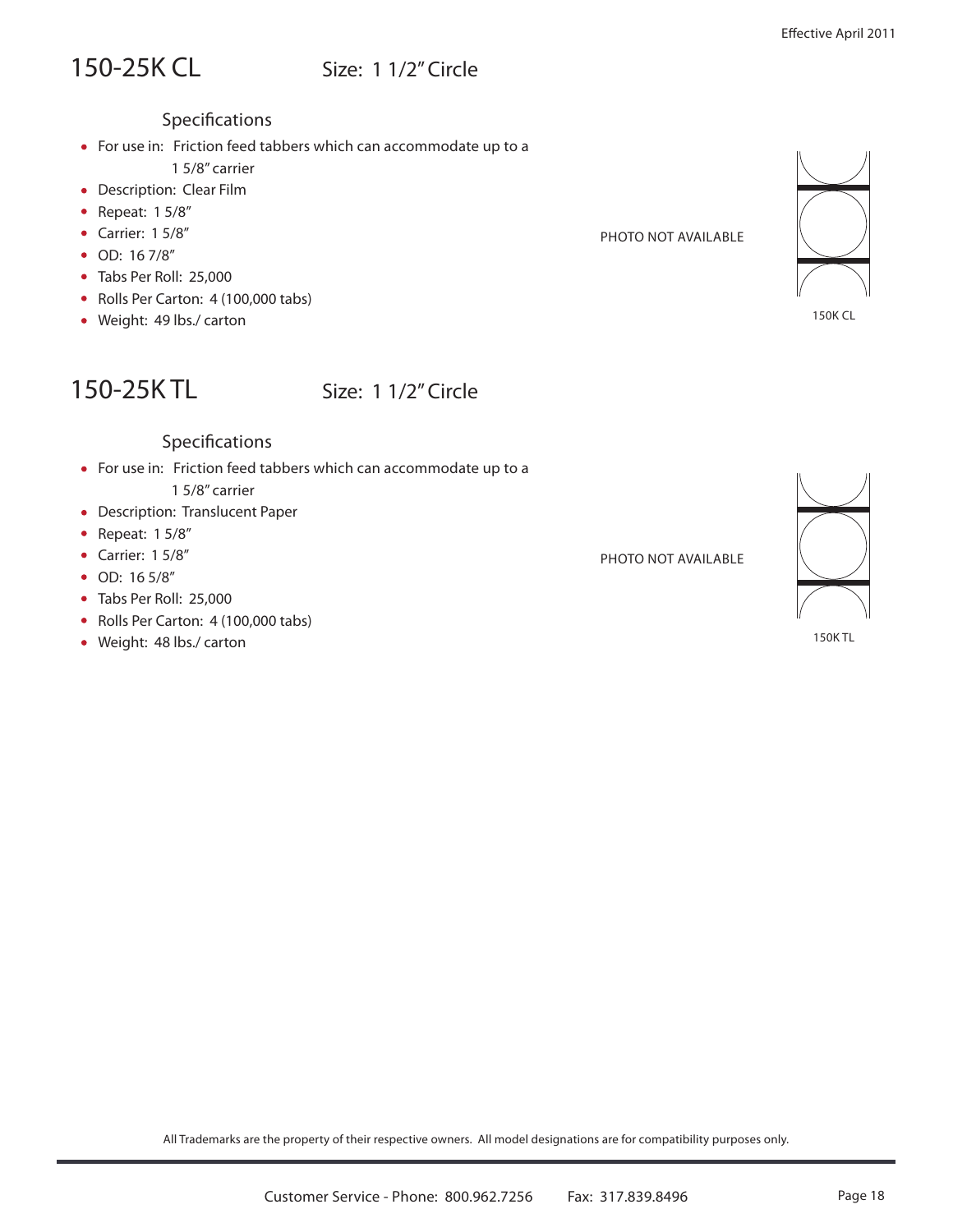# Machine Specifications

Postal Sealing Tabs

### *Astro®*

| MODEL#   | TAB SIZE                                                      | ROLL SIZE                        | <b>CORE SIZE</b> | <b>MATERIALS</b>            |
|----------|---------------------------------------------------------------|----------------------------------|------------------|-----------------------------|
| $ATS-12$ | 5/8" to 1 1/2"                                                | 5,000 1" tabs                    | 3''              | Clear / Translucent / White |
| ATS-309  | 3/4" to 1 1/2"                                                | Up to 10" O.D. (Dual Tabber)     | 3''              | Clear / Translucent / White |
| ATS 8000 | 5/8" to 1 1/4"                                                | 5,000 1" tabs                    | 3 <sup>n</sup>   | Clear / Translucent / White |
| ATS 8900 | 3/4" to 1 1/2"                                                | Up to 16" O.D. or 20,000 1" tabs | 3''              | Clear / Translucent / White |
| ATS 9600 | 3/4" to 1 1/4"                                                | Up to 10" O.D. or 10,000 1" tabs | 3''              | Clear / Translucent / White |
| ATS 9700 | 3/4" to 1 1/4"                                                | Up to 10" O.D. or 10,000 1" tabs | 3''              | Clear / Translucent / White |
| ATS-9800 | Tractor Feed Required:<br>13/16" x 13/16" and 13/16" x 15/16" | Fanfold (Dual Tabber)            | N/A              | Clear / Translucent / White |
| ATS 9900 | 3/4" x 3/4" to 2" x 2"                                        | Up to 19 1/2" O.D.               | 3 <sup>n</sup>   | Clear / Translucent / White |
| ATS 9950 | 3/4" x 3/4" to 2" x 2"                                        | Up to 19 1/2" O.D.               | 3 <sup>n</sup>   | Clear / Translucent / White |

### *Accufast®*

| MODEL#          | TAB SIZE                                   | ROLL SIZE         | <b>CORE SIZE</b> | <b>MATERIALS</b>                  |
|-----------------|--------------------------------------------|-------------------|------------------|-----------------------------------|
| ET              | 1" to 1 1/2"                               | Fanfold           | N/A              | White / Translucent               |
| Freehand Tabber | <b>Tractor Feed Required:</b><br>$1$ $\mu$ | 5,000 1" tabs     | 3''              | White                             |
| KT              | 1" circle or rectangle                     | 5,000 1" tabs     | 3''              | Clear Matte / Translucent / White |
| KT 1.5          | 1" to 1 1/2" circle or rectangle           | 4,000 1 1/2" tabs | 3''              | Clear Matte / Translucent / White |
| KT <sub>2</sub> | 1" circle or rectangle                     | 5,000 1" tabs     | 3''              | Clear Matte / Translucent / White |
| QT              | Pinfeed Required:<br>31/32" to 1"          | 3,125 1" tabs     | 3''              | White                             |

#### *Buskro®*

| MODEL#       | TAB SIZE       | ROLL SIZE          | <b>CORE SIZE</b> | <b>MATERIALS</b>            |
|--------------|----------------|--------------------|------------------|-----------------------------|
| <b>BK530</b> | $3/4"$ to $2"$ | 40,000 1" tabs     | 3''              | Clear / Translucent / White |
| BK530WL      | 3/4" to 4 1/2" | 40,000 1" tabs     | 3''              | Clear / Translucent / White |
| <b>BK730</b> | $3/4"$ to $3"$ | Up to 19 3/4" O.D. | 3''              | Clear / Translucent / White |
| BK730WL      | $3/4"$ to $5"$ | Up to 19 3/4" O.D. | 3''              | Clear / Translucent / White |

### *Duplo®*

| MODEL# | TAB SIZE                                       | ROLL SIZE         | <b>CORE SIZE</b> | <b>MATERIALS</b> |
|--------|------------------------------------------------|-------------------|------------------|------------------|
| DT-900 | Pinfeed Required:<br>15/16" tab with 1" repeat | 10,000 1516" tabs |                  | Clear / White    |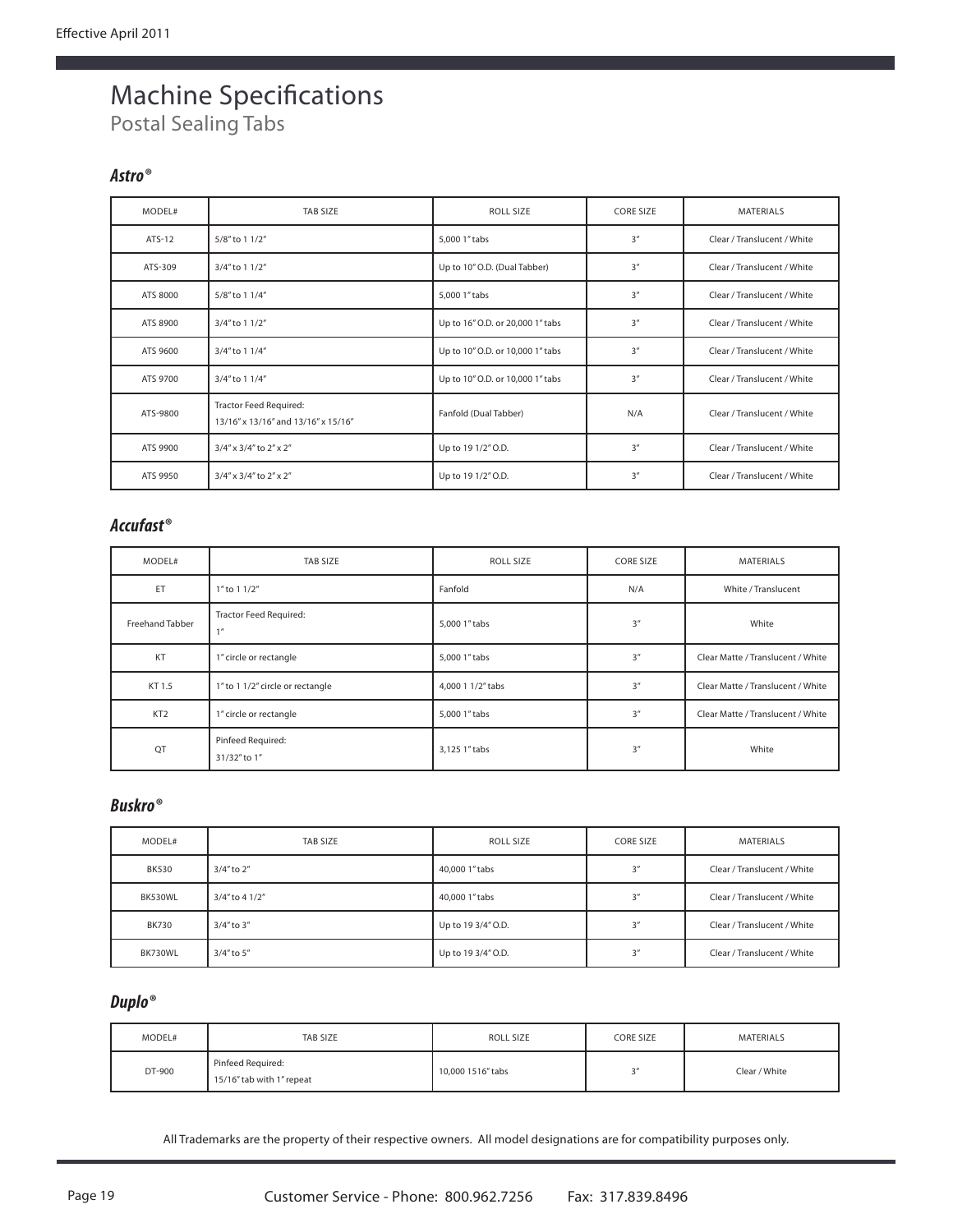### *Hasler®*

| MODEL#       | TAB SIZE     | ROLL SIZE                            | <b>CORE SIZE</b> | MATERIALS                   |
|--------------|--------------|--------------------------------------|------------------|-----------------------------|
| $HT-12$      | Up to 1 1/2" | 10,000 1" tabs                       | 3''              | Clear / Translucent / White |
| HT-20        | Up to 1 1/2" | Up to 16" O.D. or 30,000 1" tabs     | 3''              | Clear / Translucent / White |
| <b>HT-25</b> | Up to 1 1/2" | Up to 9" O.D.                        | 3''              | Clear / Translucent / White |
| HT-30        | Up to 1 1/2" | Up to 19 1/2" O.D. or 40,000 1" tabs | 3''              | Clear / Translucent / White |

### *Kirk Rudy®*

| MODEL#         | TAB SIZE            | ROLL SIZE      | <b>CORE SIZE</b> | MATERIALS                   |
|----------------|---------------------|----------------|------------------|-----------------------------|
| KR 435         | $1/2$ " to $2$ "    | Up to 16" O.D. | 2 <sup>n</sup>   | Clear / Translucent / White |
| KR 535         | $3/4"$ to $2"$      | Up to 16" O.D. | 2 <sup>n</sup>   | Clear / Translucent / White |
| <b>KR 545T</b> | $1/2$ " to $11/2$ " | Up to 18" O.D. | 2 <sup>n</sup>   | Clear / Translucent / White |

### *Martin Yale®*

| MODEL# | TAB SIZE                                                                                                 | ROLL SIZE  | <b>CORE SIZE</b> | <b>MATERIALS</b>    |
|--------|----------------------------------------------------------------------------------------------------------|------------|------------------|---------------------|
| EX5000 | Pinfeed Required:<br>15/16" & 31/32" circle tabs or 7/8" square tabs                                     | 5.000 tabs | 3''              | Translucent / White |
| EX5100 | Accepts 15/16" and 31/32" circle tabs or 7/8" square<br>tabs with either friction or tractor fed backing | 5.000 tabs | 2 <sup>n</sup>   | Translucent / White |

### *Neopost®*

| MODEL#  | TAB SIZE                          | <b>ROLL SIZE</b>                     | <b>CORE SIZE</b> | <b>MATERIALS</b>            |
|---------|-----------------------------------|--------------------------------------|------------------|-----------------------------|
| $TA-12$ | Up to 1 1/2"                      | 10,000 1" tabs                       | 3''              | Clear / Translucent / White |
| TA-20   | Up to 1 1/2"                      | Up to 16" O.D. or 30,000 1" tabs     | 3''              | Clear / Translucent / White |
| $TA-25$ | Up to 1 1/2"                      | Up to 9" O.D.                        | 3''              | Clear / Translucent / White |
| TA-30   | Up to 1 1/2"                      | Up to 19 1/2" O.D. or 40,000 1" tabs | 3''              | Clear / Translucent / White |
| TA-40   | Pinfeed Required:<br>31/32" or 1" | Up to 8" O.D. or 3,125 1" tabs       | 3''              | White                       |
| TA-50   | Up to 1 1/2"                      | Up to 8" O.D. or 5,000 1" tabs       | 3''              | Clear / Translucent / White |
| TA-60   | 1 <sup>H</sup>                    | Up to 8" O.D. (Dual Tabber)          | 3''              | Clear / Translucent / White |

### *Pitney Bowes®*

| MODEL# | TAB SIZE       | ROLL SIZE                    | <b>CORE SIZE</b> | MATERIALS                   |
|--------|----------------|------------------------------|------------------|-----------------------------|
| W350   | 5/8" to 1 1/2" | Up to 10" O.D.               | 2 <sup>''</sup>  | Clear / Translucent / White |
| W360   | 3/4" to 1 1/2" | Up to 10" O.D. (Dual Tabber) | 2''              | Clear / Translucent / White |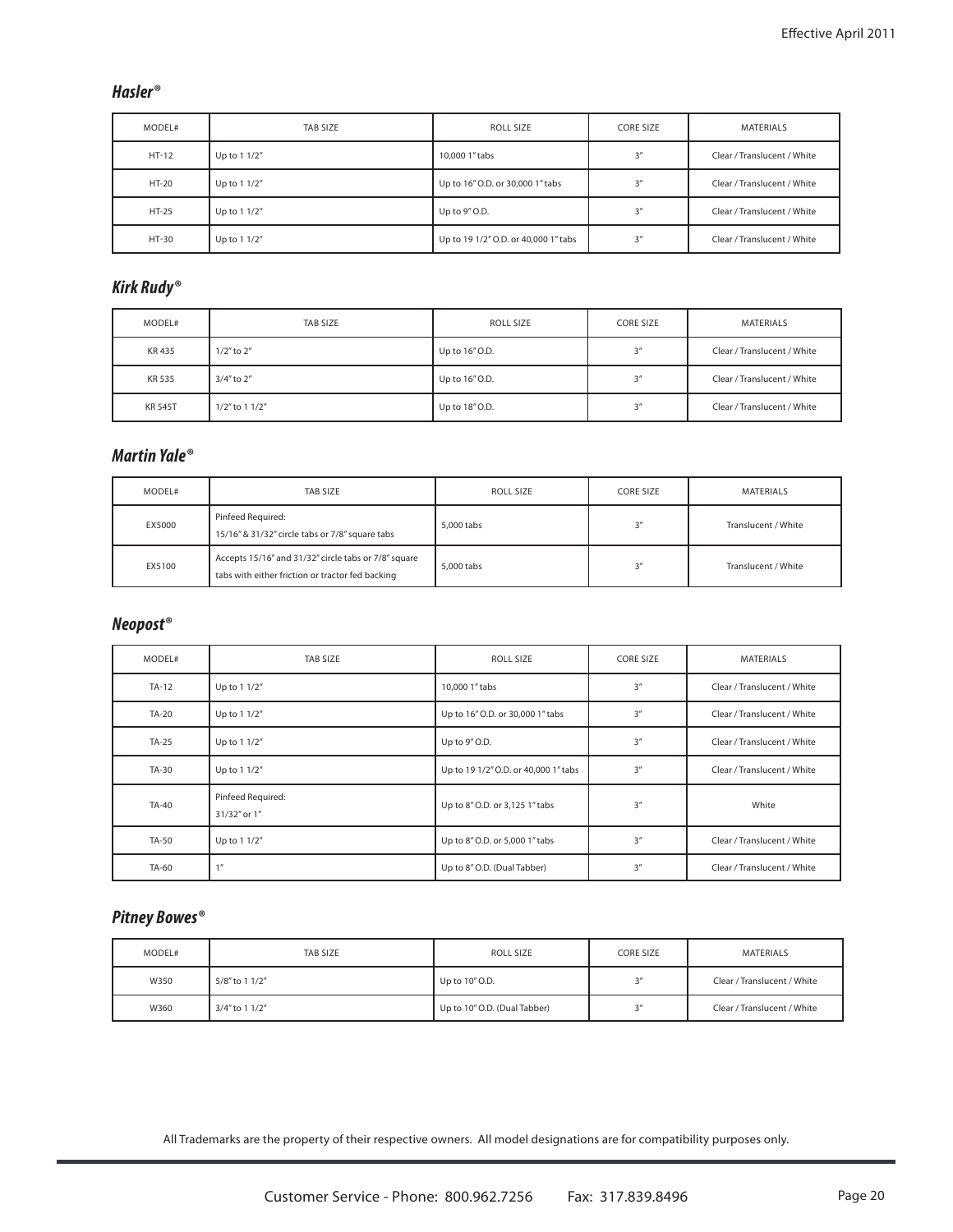### *Prin2Mail®*

| MODEL#         | TAB SIZE                          | ROLL SIZE                          | <b>CORE SIZE</b> | <b>MATERIALS</b>            |
|----------------|-----------------------------------|------------------------------------|------------------|-----------------------------|
| F2T-21KS       | Pinfeed Required:<br>$1$ $\pi$    | 10,000 1" tabs (Dual Tabber)       | 3''              | Clear / Translucent / White |
| F2T-21KD       | Pinfeed Required:<br>$1$ $\pi$    | 10,000 1" tabs (Dual Tabber)       | 3''              | Clear / Translucent / White |
| F2T-21KF       | Pinfeed Required:<br>A            | 10,000 1" tabs (Dual Tabber)       | 3''              | Clear / Translucent / White |
| 3-Side Tabbing | Pinfeed Required:<br>1" to 1 1/2" | 10,000 1" tabs / 7,000 1 1/2" tabs | 3''              | Clear / Translucent / White |

### *Profold®*

| MODEL#      | TAB SIZE       | ROLL SIZE                                 | <b>CORE SIZE</b> | MATERIALS                   |
|-------------|----------------|-------------------------------------------|------------------|-----------------------------|
| <b>LINX</b> | 3/4" to 1 1/2" | Up to 20,000 1" tabs                      | 2 <sup>n</sup>   | Clear / Translucent / White |
| <b>RSC</b>  | 3/4" to 1 1/2" | Up to 13 1/2" O.D.<br>(Optional 19" O.D.) | 2 <sup>n</sup>   | Clear / Translucent / White |

#### *Rena*

| MODEL#             | <b>TAB SIZE</b>                                                                                                    | ROLL SIZE                   | <b>CORE SIZE</b> | <b>MATERIALS</b>            |
|--------------------|--------------------------------------------------------------------------------------------------------------------|-----------------------------|------------------|-----------------------------|
| L-324M/TL100       | <b>Tractor Feed Required:</b><br>Length - 20mm to 160mm (.79" to 6.25")<br>Width - 30mm to 160mm (1.125" to 6.25") | Fanfold (Dual Tabber)       | N/A              | Translucent / White         |
| $T-150$            | <b>Tractor Feed Required:</b><br>1 <sup>n</sup>                                                                    | Up to 8" O.D.               | 3''              | Clear / Translucent / White |
| $T-250$            | 5/8" to 1 1/2"                                                                                                     | Up to 9" O.D.               | 3''              | Clear / Translucent / White |
| $T-300$            | $1/2$ " to $1$ "                                                                                                   | Up to 8" O.D.               | 3''              |                             |
| $T-350$            | <b>Tractor Feed Required:</b><br>13/16" x 13/16" to 13/16" x 15/16"                                                | Fanfold (Dual Tabber)       | N/A              | Clear / Translucent / White |
| $T-600$            | $1/2$ " to $1$ "                                                                                                   | Up to 8" O.D. (Dual Tabber) | 3''              | Clear / Translucent / White |
| $T-650$            | 3/4" to 1 1/2"                                                                                                     | Up to 9" O.D. (Dual Tabber) | 3''              | Clear / Translucent / White |
| $T-750$            | 3/4" to 1 1/2"                                                                                                     | Up to 14" O.D.              | 3''              | Clear / Translucent / White |
| T-950              | 3/4" x 3/4" to 2" x 7"                                                                                             | Up to 19" O.D.              | 3''              | Clear / Translucent / White |
| UT-361             | <b>Tractor Feed Required:</b><br>16mm minimum (.63" x .63 square or circle)                                        | Fanfold (Dual Tabber)       | N/A              | Clear / Translucent / White |
| <b>XPS Pro Tab</b> | 3/4" x 3/4" to 2" x 7"                                                                                             | Up to 19 1/2" O.D.          | 3''              | Clear / Translucent / White |
| XPS Pro Tab 4.0    | 3/4" x 3/4" to 2" x 7"                                                                                             | Up to 19" O.D.              | 3''              | Clear / Translucent / White |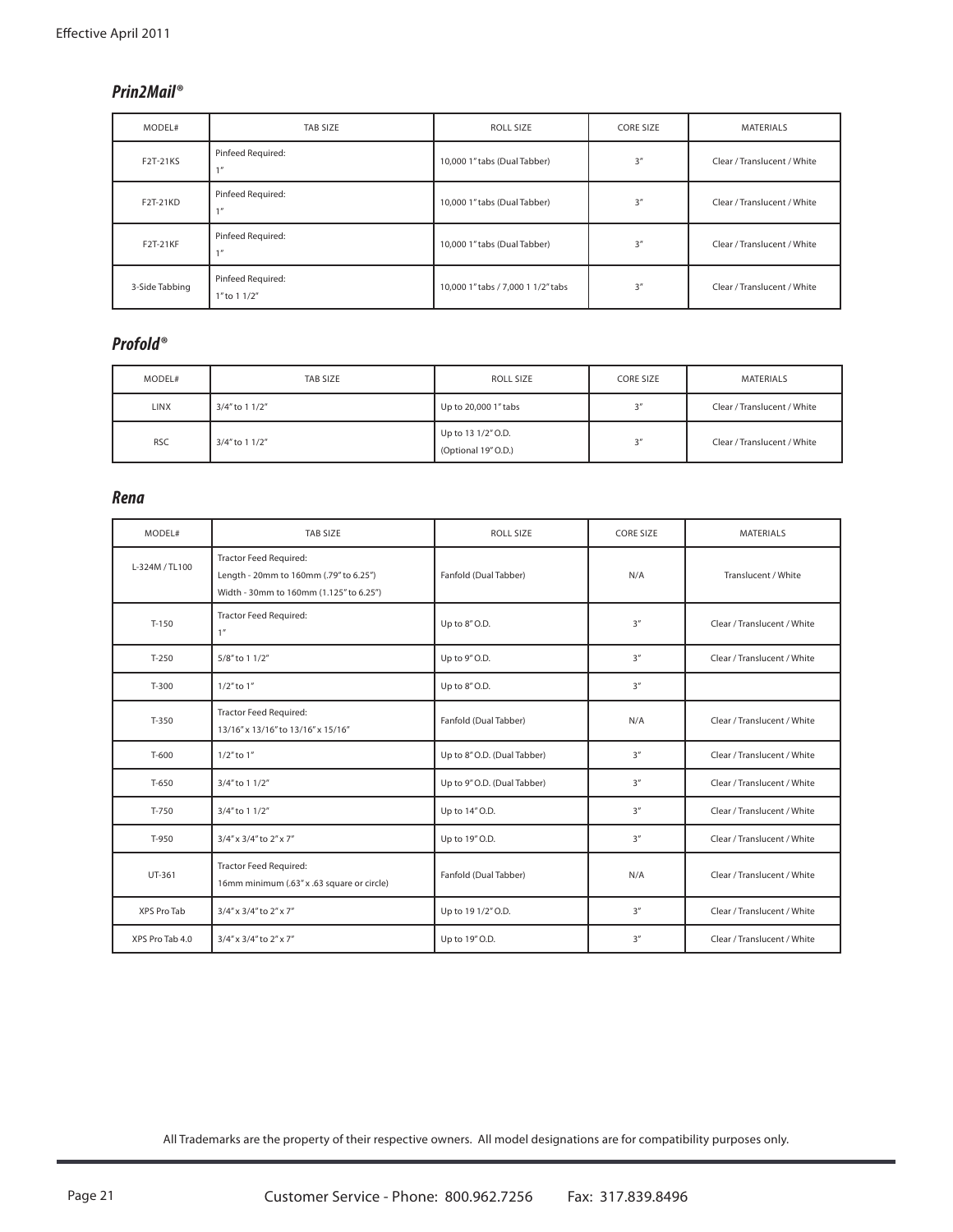### *Secap®*

| MODEL#     | <b>TAB SIZE</b>                     | <b>ROLL SIZE</b>             | <b>CORE SIZE</b> | <b>MATERIALS</b>            |
|------------|-------------------------------------|------------------------------|------------------|-----------------------------|
| 1012       | 3/4" to 1 1/2"                      | 5.000 1"                     | 3''              | Clear / Translucent / White |
| 1012E      | 3/4" to 1 1/2"                      | 5,000 1"                     | 3''              | Clear / Translucent / White |
| 1012-S     | 3/4" to 1 1/2"                      | 5,000 1"                     | 3''              | Clear / Translucent / White |
| 1012-SE    | 3/4" to 1 1/2"                      | 5,000 1"                     | 3''              | Clear / Translucent / White |
| 1030       | 1 <sup>n</sup>                      | 10,000 1"                    | 3''              | Clear / Translucent / White |
| 1030E      | 1" to 1 1/2"                        | 10,000 1"                    | 3''              | Clear / Translucent / White |
| 2020       | Pinfeed Required:<br>1 <sup>n</sup> | 10,000 1" tabs (Dual Tabber) | 3''              | Clear / Translucent / White |
| Jet 1      | 2" standard head / 4" wide head     | Up to 19 1/2" O.D.           | 3''              | Clear / Translucent / White |
| Jet 1 Dual | 2" standard head / 4" wide head     | Up to 19 1/2" O.D.           | 3''              | Clear / Translucent / White |
| T-2000     | 1 <sup>n</sup>                      | Up to 13 1/2" O.D.           | 3''              | Clear / Translucent / White |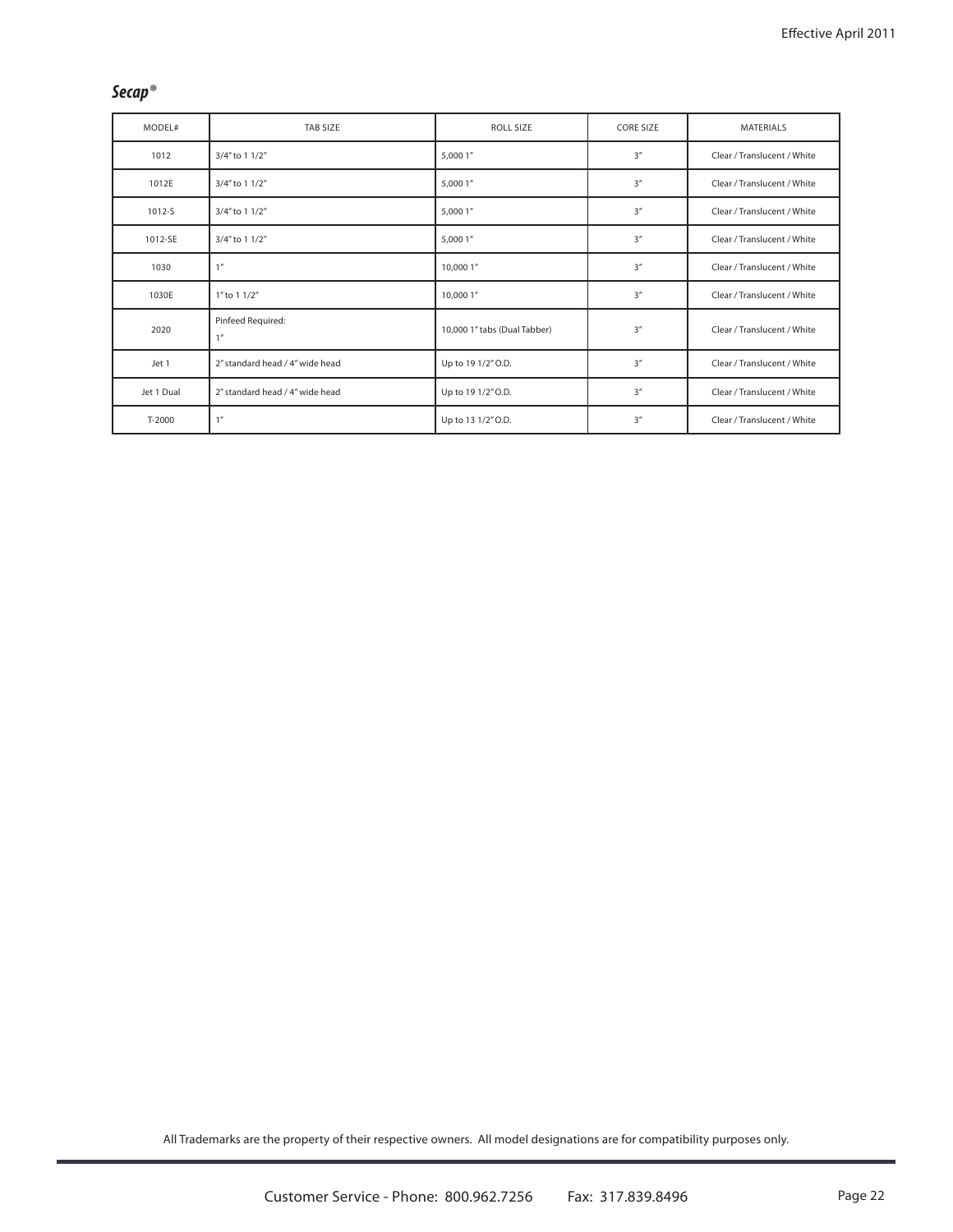# Tabbing Machine Information

Postal Sealing Tabs

Tabbers which take Large Rolls w/ 1/8" Black Stripe Back-Printed Between Tabs and Vertical Perfs

- Astro 9900
- Buskro
- Cheshire TLS (Videojet Cheshire TIS)
- Kirk Rudy
- Profold
- Rena XPS-Pro Tab
- Secap® Jet 1
- Secap® PrintStream II (Pleas note: PrintStream I is Not a Tabbing Machine)

Tabbers which take Medium Rolls w/ 7/8" Black Square Back-Printed Behind Tabs and Horizontal Perfs

- Astro 9600
- DataTech 1012
- Pitney Bowes® W350
- Scriptomatic 1012
- $\bullet$  Secap<sup>®</sup> 1030

Tabbers which take Small Rolls (Back-Printing is not necessary) and Horizontal Perfs

- Asmarc (Accufast) KT
- Asmarc (Accufast) KT-2 (KT-2 is a Double Tabber)
- Jet Tabber
- Martin Yale EX5100
- Neopost TA50 and TA60 (TA60 is a Double Tabber)
- Rena T-300 and T-600

Tabbers which take Small Rolls w/ 7/8" Black Square Back-Printed Behind Tabs and Horizontal Perfs

- Astro 8000
- DataTech 1020
- Scriptomatic 1020

Tabbers which require Carriers w/ Pinfeed on Both Sides of the Liner

- Asmarc (Accufast) QT
- Martin Yale EX5000
- Neopost TA40
- Print2mail Must have 1" repeat Our item: PINFED 10
- Rena T-150 white tabs only

#### Tabbers which take Fanfolded Tabs

- Mail Express manufactured by Taneum (square white litho tabs are recommended)
- $\bullet$  Rena TL-100
- $\cdot$  Rena L-324/MT
- $\bullet$  Rena L-326
- Rena UT361 (UT361 Needs a Centered Single Pinfeed Hole)

Please Note:

- Back-Printing is only necessary w/ Clear Matte Film and Translucent Paper Tabs
- Tabbers which do not require Back-Printing can run Back-Printed Tabs
- Perforations are optional, however they are recommended for Clear Matte Film Tabs